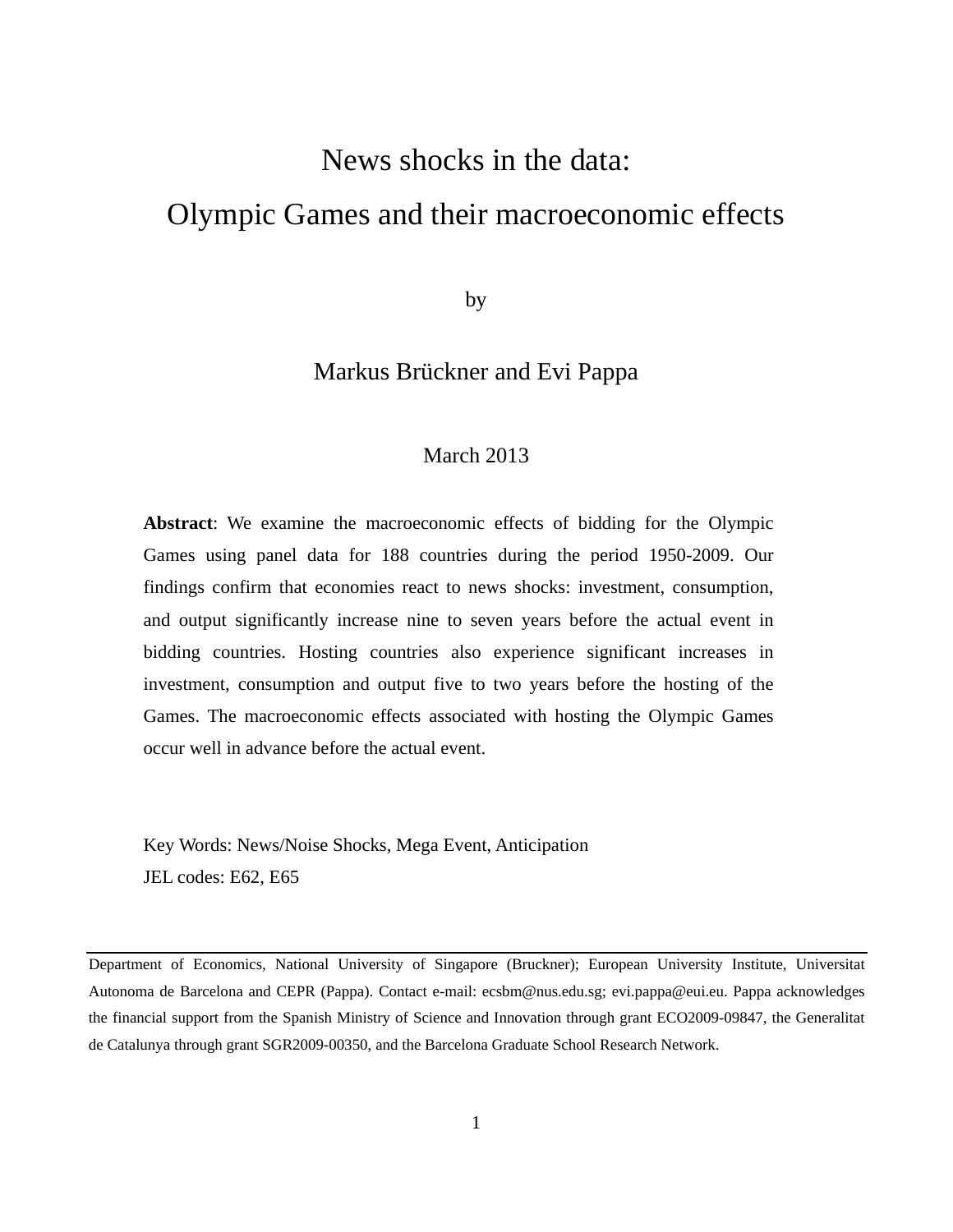According to Herodotus, in the ancient Greek times when the Olympics were on, Xerxes and Mardonius asked to a group of Greek deserters what prize the Olympic winners should get. The answer was "An olive-wreath." Tigranes, one of Xerxes´s generals, uttered: "Good heavens! Mardonius, what manner of men are these against whom you have brought us to fight – men who contend with one another, not for money, but for honor!" Herodotus (Book 8, Urania, 26, 1)

#### **1. Introduction**

 $\overline{a}$ 

Contemporary economists have no clear answer on whether the organization of the modern Olympic Games is a matter of honor or a matter of money. Although the acquirement of international prestige is obvious, the economic advantages for hosting the Games are not that clear. The economic benefits of hosting the Games are dubious for most academics who have conducted independent research on the issue (see, for example, Owen (2005)). In particular, the current consensus in the literature is that the contemporaneous and post-hosting effects of the Olympic Games on output and aggregate demand are limited. From a macroeconomists point of view, this is a puzzle because total expenditures on these mega events are large: for example, the total cost of the Summer Olympic Games that were held in China in 2008 is estimated to be in the range of 40-60 billion  $USD<sup>1</sup>$ .

 The starting point of our analysis is that the bidding for a mega event such as the Olympic Games is associated with important anticipation effects. One of the main results in modern macroeconomic theory, summarized in Lorenzoni (2011), is that the economy should react to this news already before the event takes place: consumers and firms may become more optimistic about future economic prospects; they, thus, spend more and aggregate private consumption and investment increase at the time of optimism. If the optimism is justified, the economy converges to a higher long-run path; if it is not, output returns to its original trend.

Identifying empirically news shocks is a tough task because identification problems can be severe. For example, Beaudry and Portier (2006) use a bivariate VAR that includes a measure of TFP and the quarterly S&P 500 index and identify news shocks as a shock that does not affect productivity in the short run but affects productivity in the long run. The identified news shocks lead to positive

<sup>1</sup> See http://en.wikipedia.org/wiki/Cost\_of\_the\_Olympic\_Games, or http://epiac1216.wordpress.com/2008/08/03/thetotal-cost-of-the-beijings-summer-olympic-games. Available data on the estimated expenditures of other recent Olympic Games, such as those hosted in Italy (2006), Greece (2004), and the US (2004) show that total expenditures on the Olympic Games are typically also in the billions. See also http://en.wikipedia.org/wiki/Cost\_of\_the\_Olympic\_Games for further information.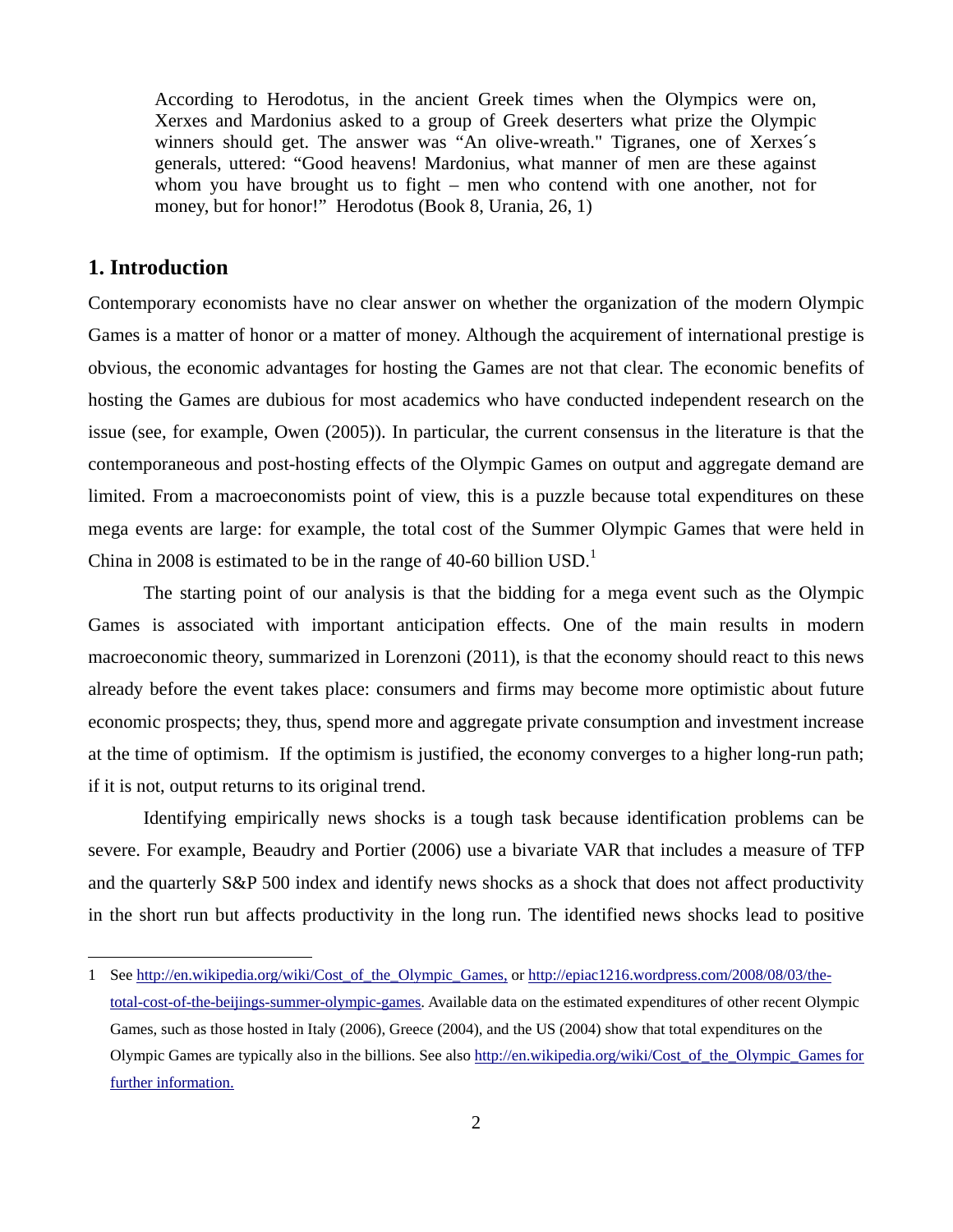conditional comovements among macroeconomic aggregates and, moreover, are found to be an important source of business cycle fluctuations. On the other hand, Barsky and Sims (2012) identify news shocks as shocks that have the most predictive power in explaining future TFP but are orthogonal to the current TFP innovation. They find that output, investment and hours fall slightly after a news shock while consumption increases. Blanchard et al. (2010) show that the use of structural identification assumptions in a VAR setting is sensitive to the informational assumptions made and that SVAR shocks may be perfectly anticipated by the consumers. These authors point to the adoption of more structural models for the identification of news shocks. Schmitt-Grohe and Uribe (forthcoming) present a structural model in which agents receive anticipated news. They find that such shocks account for about half of predicted aggregate fluctuations.

The literature has also looked at the effects of data revisions as a source of noise in private sector forecasts. For example, Frenkel (1981), Engel and Frankel (1984) and Hardouvelis (1987) have looked at the response of interest rates to the news embodied in the weekly money supply announcements. Hardouvelis (1988) and Gürkaynak et al. (2005a and 2005b) examine how exchange rates, interest rates, and long-term forward rates respond to monetary news and to monthly macroeconomic news. Such news coming from the unemployment rate, the industrial production index, personal income, and orders of durable goods series provide information about the state of the business cycle and are closely watched by economic forecasters. Bartolini et al. (2008) explore how the release of new economic data affects asset prices in the stock, bond, and foreign exchange markets.

 All these studies employ time series information and do not exploit specific announcements – such as the organization of the Olympic Games – to measure news shocks in the data. Because of the particular nature of the bidding and planning process, the Olympic Games provide a unique opportunity to test for anticipation effects in macroeconomic data: about ten to eight years before the actual hosting of the Olympic Games the bidding process begins; then, after a technical evaluation of the original bids by the International Olympic Committee (IOC), the top five bids are shortlisted -- and a host city is selected seven years before the actual organization of the Olympic Games. The election of the host city is made by the assembled active IOC members, each possessing one vote. Members from countries that have a city taking part in the bidding for the Olympic Games are unable to vote.

 Given the nature of the bidding process, agents in candidate countries receive a signal for possible macroeconomic changes ten to eight years before hosting. The bidding signal gives typically a 1/5 probability to the country for holding the event, while the winning signal, seven years before the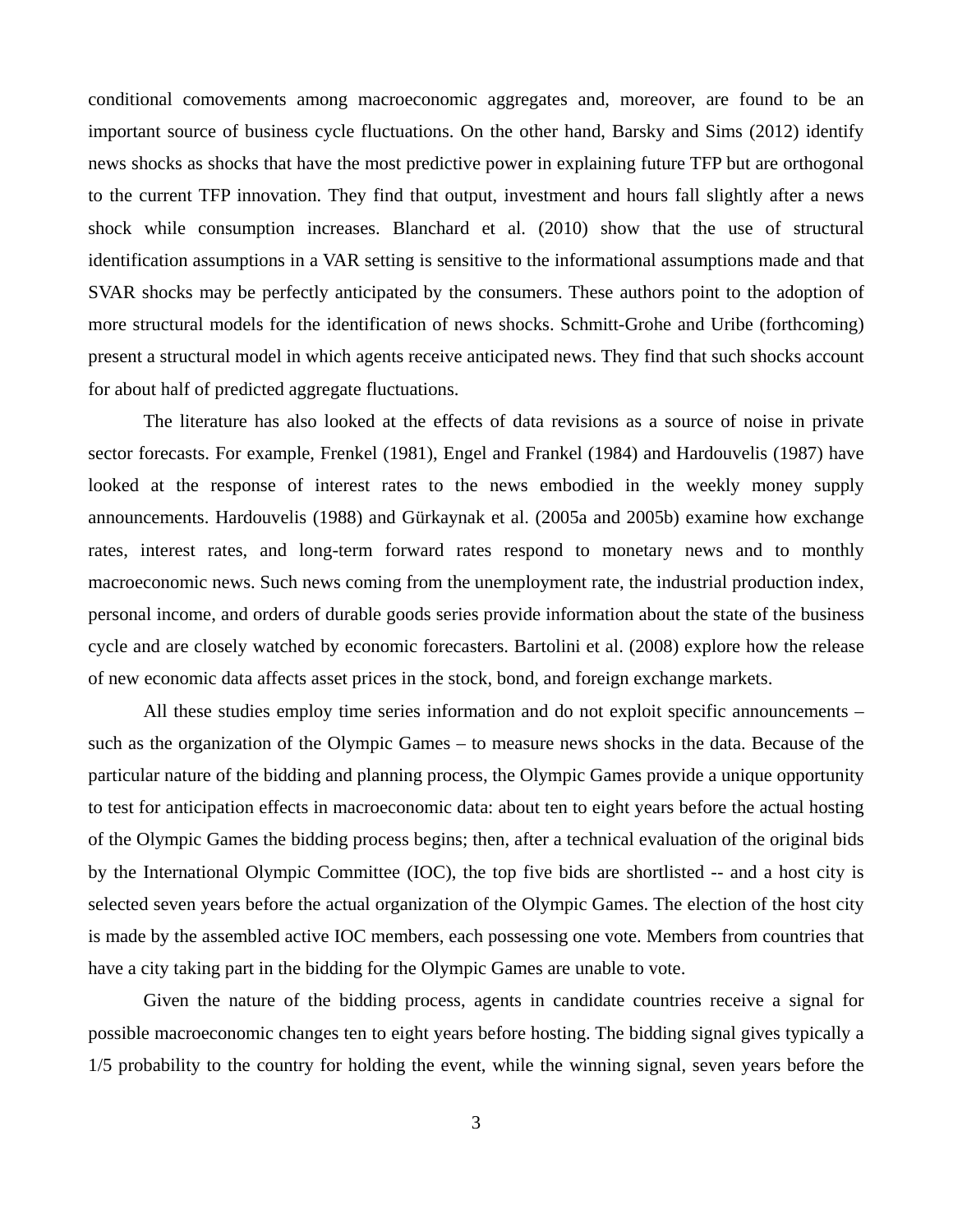organization, produces certain news for investment planning in the following years. This particular information structure allows us to test whether such news affect economic behavior and explicitly examine the role of expectations and uncertainty realization in shaping macroeconomic outcomes. To the best of our knowledge our study is the first in the literature to investigate if agents react in anticipation of future events with macroeconomic data using a widespread signal such as the organization of the Olympics.

 To analyze the effects of Olympic "news" we use a panel of 188 countries spanning the period 1950-2009. We construct two separate Olympic Games indicator variables. One for countries that bid and were selected to host the Games; and another for countries that bid and were not selected to host the Games. We employ panel fixed effects estimation techniques that allow for contemporaneous, future, as well as lagged effects of the Olympic Games. Within this panel fixed effects estimation framework, we examine how variations in countries' per capita GDP growth, private consumption, investment, government consumption expenditures, the price level and the exchange rate are related to the hosting and bidding for the Olympic Games.

Our empirical analysis provides support for the identification scheme adopted in Beaudry and Portier (2006): in the bidding countries output growth, investment, and private consumption significantly increase about nine to seven years before the Olympic Games are hosted. According to the theoretical predictions, after the announcement of the hosting country, investment decreases in the bidding countries (that unsuccessfully bid to host the Games) and there are no significant long-run effects associated with bidding for the Olympic Games on output, investment, or private consumption.

In contrast to the bidding countries, there is a significant positive effect on macroeconomic variables in hosting countries that occurs five to two years before the hosting of the Games. GDP growth increases significantly during the previous five years before hosting, and the peak response occurs four years before the actual hosting. This increase in GDP per capita growth is due to a significant positive and quantitatively large increase in investment and private consumption. Government consumption spending also increases significantly four years in advance of the actual event. Our empirical analysis of the effects in hosting countries thus implies that hosting the Olympic Games entails more than an "Olive Wreath": it has real macroeconomic effects that are positive as well as long-lasting; and these effects show up in the data well in advance of the actual hosting of the event. It is also important to note that the responses of key macroeconomic variables are significantly different between bidding and hosting countries after the announcement of which country gets to host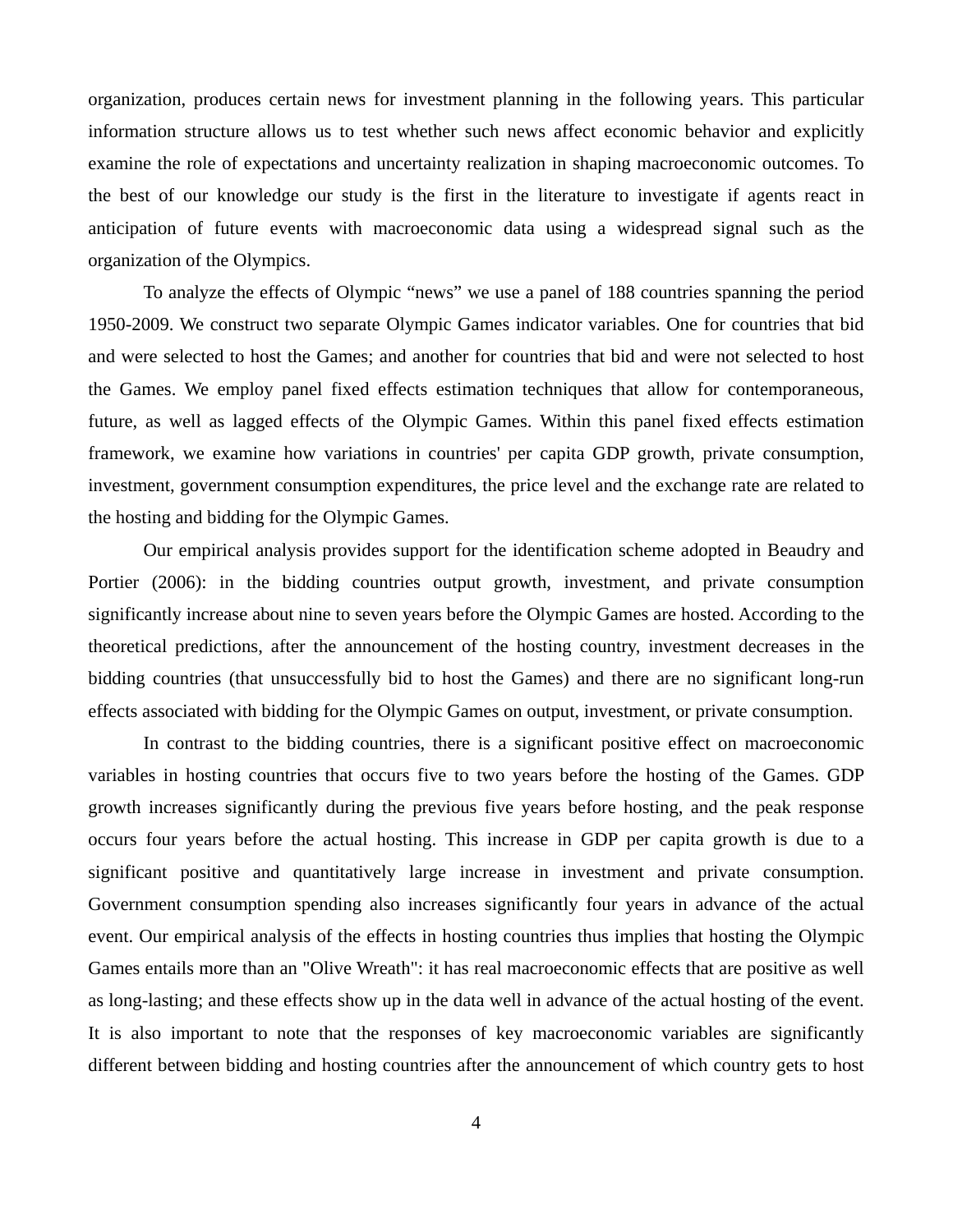the Olympic Games (for the years preceding the announcement the differences in effects between bidding and hosting countries are all insignificant).

Recently, Rose and Spiegel (2011) show that hosting and bidding for the Olympic Games has a positive impact on international trade. Using a variety of trade models, the authors document that this effect is statistically robust, permanent, and large. Our paper should be viewed as complementary to their study. First, the focus of our paper is on a broad set of macroeconomic variables such as growth in GDP per capita, consumption, and investment. Second, Rose and Spiegel claim that what matters for the increase in international trade is the signal countries send to international markets when bidding for the Olympics. We show that the bidding and hosting of the Olympics entails more than that since these events are associated with significant anticipation effects that induce positive output, investment, and consumption responses well in advance before the actual hosting of the Games. Our finding of significant anticipation effects is of substantive interest, both to the field of international macroeconomics as well as to the policy debate on the costs and benefits of hosting the Olympic Games. Third, by focusing on the anticipation effects associated with the hosting and bidding for the Olympic Games, we can provide an answer to a number of questions left open in Rose and Spiegel such as, for example, why open economies should bid to host the Olympic Games and why countries bid repeatedly for the organization of such events.

 The remainder of the paper is organized as follows. Section 2 describes the data and estimation approach. Section 3 presents the main results. Robustness checks are discussed in Section 4 and Section 5 concludes.

#### **2. Data and Estimation Approach**

 $\overline{a}$ 

We obtain data on the Olympic Games bidding and hosting countries from www.olympic.org. Data Appendix Table 1 lists the bidding and hosting countries in our sample. Data on real per capita GDP, private consumption, investment, government consumption expenditures, the consumer price level, and the nominal exchange rate (defined as the ratio of home to US currency) are from the Penn World Table, version 7.0 (Heston et al., 2011). The data on exports and imports are from the World Development Indicators (World Bank, 2011).

 We estimate the effects of the Olympic Games using a panel of 188 countries spanning the period 1950-2009.<sup>2</sup> This is the largest possible sample given the availability of data. The econometric

<sup>2</sup> In our working paper Bruckner and Pappa (2011) we reported estimates for the 1950-2007 period, thus excluding the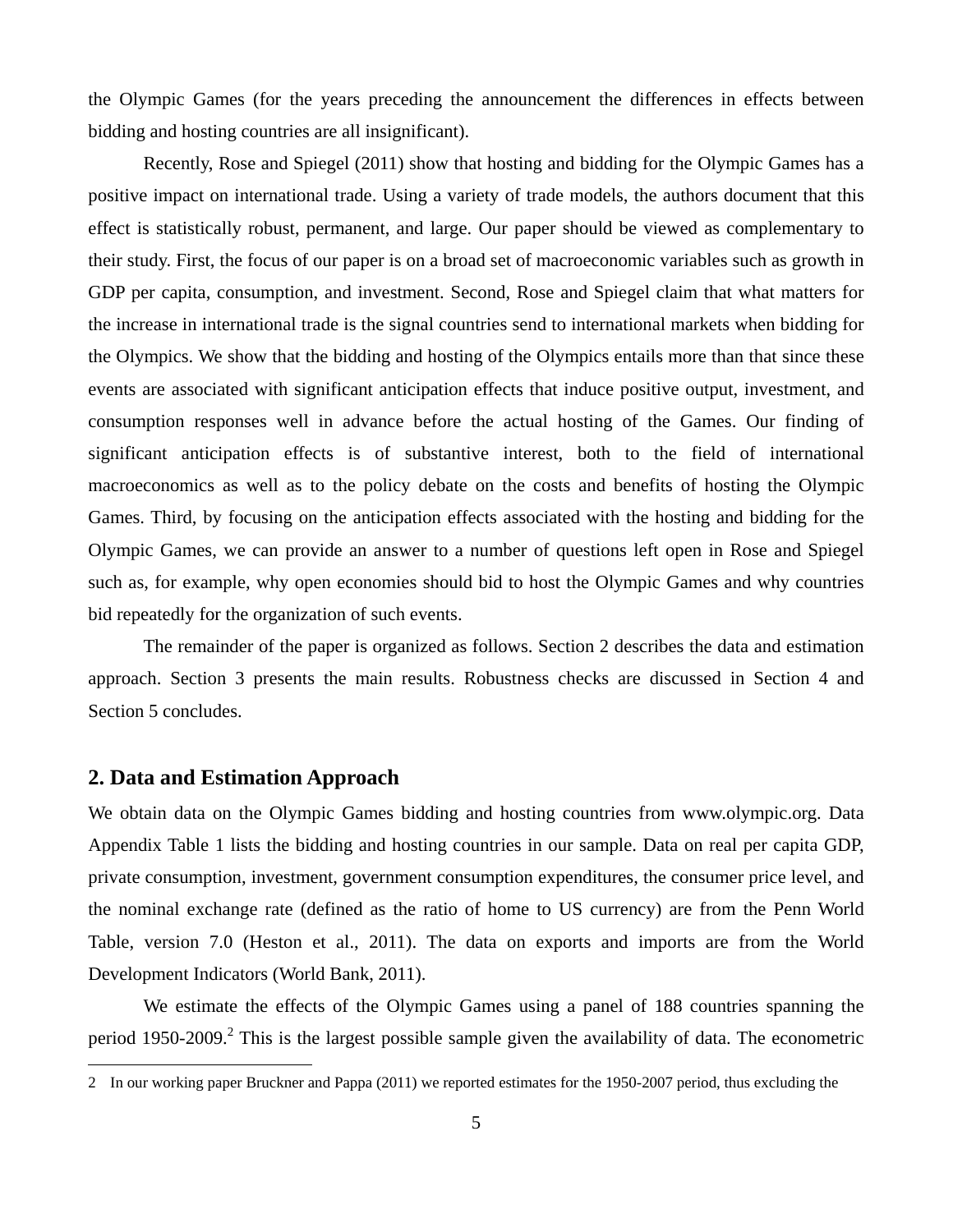model is:

$$
Y_{it} = a_0 Host_{it} + A(L) Host_{it} + B(F) Host_{it} + c_0 Bid_{it} + C(L) Bid_{it} + D(F) Bid_{it} + a_i + \beta_t + e_{it}
$$
 (1)

where  $Host_{it}$  is an indicator variable that is unity in country *i* and year *t* if the country hosted in year *t* the Olympic Games. *Bid<sub>it</sub>* is an indicator variable that is unity in country *i* and year *t* if the country was bidding to host the Olympic Games that were held in year *t*. Because over the 1950-2009 period bidding to host the Olympic Games took place about eight to ten years before the actual hosting of the Games, we include up to ten leads of the bidding and hosting country indicator variable on the righthand side of the estimating equation, so that  $B(F) = b_1F + b_2F2 + ... + b_{10}F10$  and  $D(F) = d_1F +$  $d_2F2 + ... + d_{10}F10$ . The coefficients in the polynomial  $B(F)$  and  $D(F)$  capture the ex-ante effects of hosting and bidding for the Olympic Games. Similarly, we examine the ex-post effects of the Olympic Games by including up to ten lags on the right-hand side of the estimating equation, such that  $A(L)$  =  $a_1L + a_2L2 + ... + a_{10}L10$  and  $C(L) = c_1L + c_2L2 + ... + c_{10}L10$ . The contemporaneous effects of the Olympic Games for the bidding and hosting countries are captured by the coefficients  $a_0$  and  $c_0$ . We examine whether bidding and hosting the Olympics has long-run (i.e. permanent) effects on the outcome variables *Yi,t* by testing whether the sum of the estimated coefficients on the contemporaneous, ex-ante and ex-post dummy variables is significantly different from zero.

Note that as control variables in equation (1) we have included country fixed effects  $\alpha_i$  and year fixed effects  $\beta_t$ . The country fixed effects are an important control variable because they account for time-invariant country specific unobservables that may affect the likelihood of hosting and bidding for the Olympic Games and the outcome variable  $Y_{it}$ . Hence, any fixed factors such as climate, continent, language, or differences in average incomes per capita are controlled for with the inclusion of the country fixed effects. The year fixed effects account for year-specific common factors, such as for example the world business cycle. Because we control for both country and year fixed effects our estimated slope coefficients can be interpreted as a result of a difference-in-difference estimation.

 Our outcome variables – real per capita GDP, consumption, investment, government consumption expenditures, the price level, and the exchange rate – are highly persistent. In fact, the Im, Pesaran, and Shin (2003) panel unit root test does not reject the null hypothesis of a unit root in these

recent financial crisis. Given the recent availability of an updated PWT 7.0 database that allows coverage up to 2009, we report in this paper estimates for the longest possible sample. Estimates reported in Bruckner and Pappa (2011) that excluded the years 2008 and 2009, and that were based on the PWT 6.3 data, yielded very similar results to the ones reported here.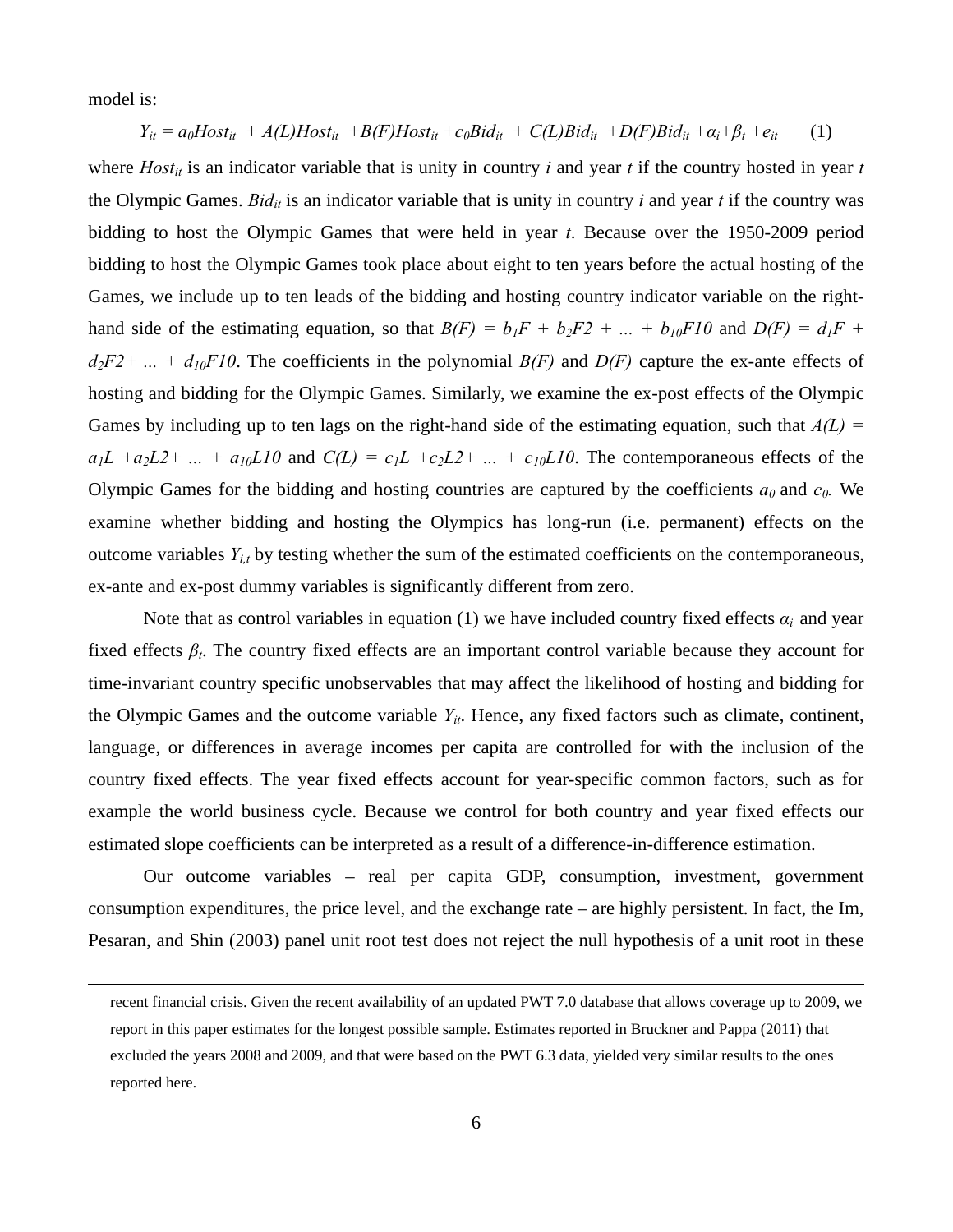variables, but it rejects the hypothesis of a unit root for the first difference. Therefore, we use the first difference of these logged variables in the estimating equation. We note that we cluster the error term,  $e_{it}$ , at the country level so that it may be arbitrarily serially correlated within countries over time.

 Our key identifying assumption in the estimation of equation (1) is that, conditional on fixed country characteristics, the hosting and bidding for the Olympic Games is randomly assigned. Of course, a certain level of economic development is required to host the Games. However, whether countries have this level of economic development is captured by the country dummies,  $\alpha_i$ . In other words, these country dummies take into account that some countries have the capacity to host the Games while other countries do not have this capacity. Our assumption of random assignment is, thus, that conditional on having the capacity to host the Olympic Games the timing of when countries bid and host the Games is random. In this regard, it is important to note that the bidding for the Olympic Games takes place ten to eight years prior to the celebration of the Games. The incidence of the Olympic Games is therefore a predetermined event. The fact that bidding countries are excluded from voting when the International Olympic Committee convenes to decide which country will be selected to host the Olympic Games also implies that bidding countries have no influence on which country is chosen to host the Games. We will come back to the assumption of random assignment in Section 4.1 where we discuss and investigate it further.

#### **3. Main Results**

#### **3.1. Anticipation Effects**

We begin the discussion of the results by focusing on the bidding countries, and thus, on anticipation effects. Beaudry and Portier (2006) show using a SVAR approach that news shocks lead to positive comovements in aggregate variables that mimic demand shocks. From a partial equilibrium point of view it is easy to model an economy in which news increase output, investment and consumption. Agents receive news about future developments that change their expectations about the future, which makes them spend and invest more. Both the permanent income hypothesis and the neoclassical investment theory would support this view. The literature has provided mechanisms (see Lorenzoni (2010) for an extensive review) that deliver increases in consumption, investment, output and hours after a news shock in general equilibrium models. The news shock we consider can have many interpretations: it can be thought of as news about future government investment that enhances private productivity and results in increases in aggregate demand during the bidding phase; it can be thought of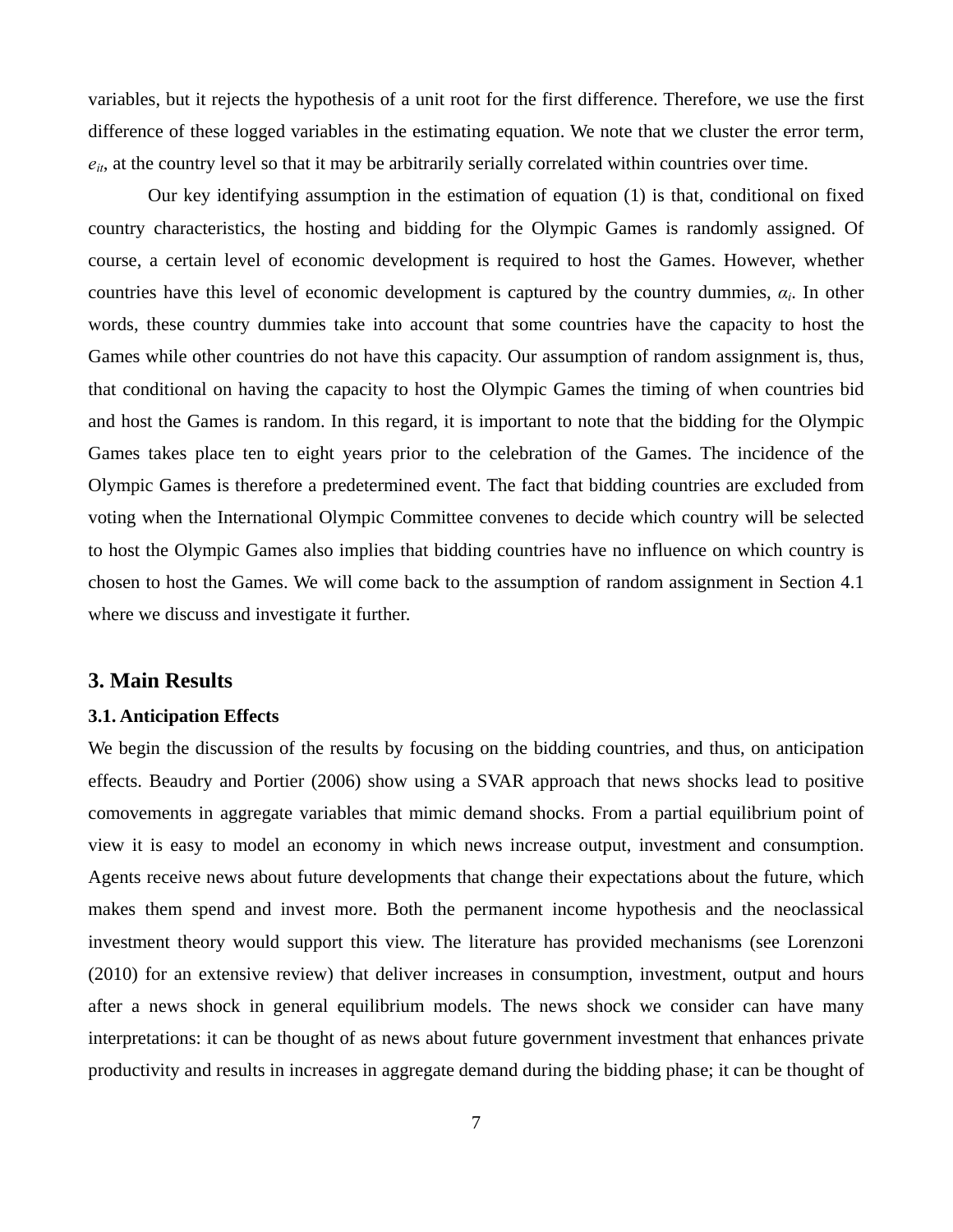as a shock to expected demand from tourism; or as a structural reform that increases the openness of the economy (see, e.g., Rose and Spiegel (2011)).

Our results in Table 1 are consistent with the finding in Beaudry and Portier (2006): output growth, investment, and private consumption significantly increase during the period that countries bid for the Olympics. There is a significant positive output growth, investment, and private consumption response in the bidding countries about seven to nine years before the actual hosting of the Games. Investment responds first, while output and private consumption react with a one-year lag relative to investment. Government consumption spending, the price level and the exchange rate do not react significantly to the news.

 Moreover, responses should be similar for all bidding countries between the bidding dates and the decision date. Panel A of Table 4 reports the p-values on the null hypothesis that the ex-ante and contemporaneous coefficients on the hosting and bidding indicator variables (that we obtained from equation (1)) are the same. The main finding is that the coefficients ten to six years prior to the event are not significantly different in the bidding and hosting countries; this can be seen from the p-values which are all larger than 0.1 for the null hypothesis that the coefficients are equal. Hence during the time of the bidding phase, there is no evidence that the macroeconomic effects differ for unsuccessful bidding countries and hosting countries. Given that there is no evidence of a significant difference in the effects, we report in Table 2 estimates from an alternative regression where for the bidding phase, unsuccessful bidding countries are pooled with hosting countries. The main result is that this alternative regression confirms the presence of anticipation effects: private investment, consumption and output react significantly eight to nine years before the organization of the Games. We now turn to discussing our estimates of the effects of the actual hosting of the Olympic Games.

#### **3.2. Hosting Effects**

#### **3.2.1 Contemporaneous and Ex-Ante Effects**

We report in Table 3 estimates of the contemporaneous and ex-ante effects of hosting the Olympic Games. Column (1) shows that countries which hosted the Olympic Games experienced a significant increase in their real per capita GDP growth up to five years before the organization of the event. The peak effect occurs about four years prior to hosting. The estimated coefficients imply that at peak real per capita GDP growth increases by up to two and a half percentage points. Notice that in the year when the Olympic Games are hosted the effect on GDP per capita growth is positive but insignificant,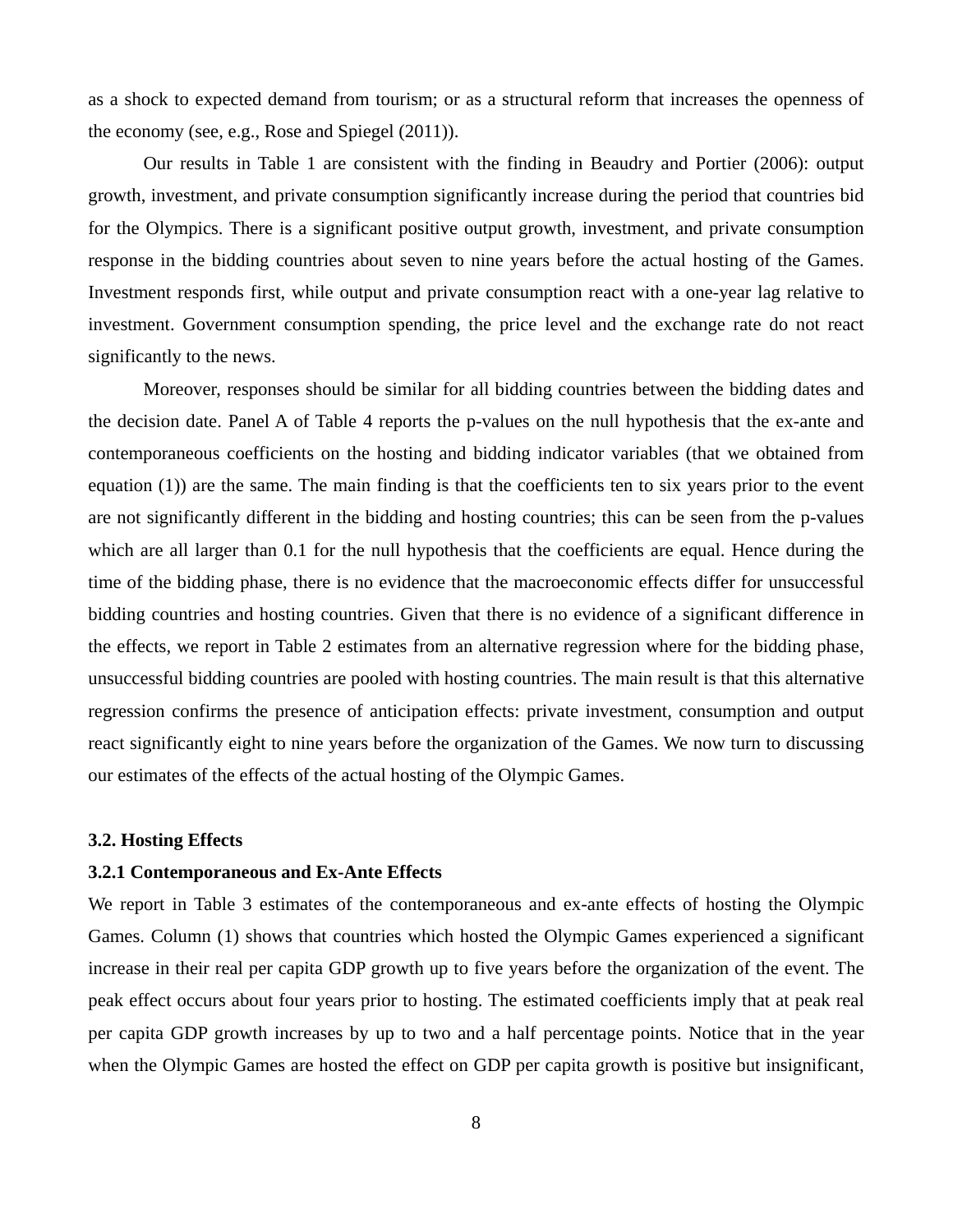which suggests that the main effects on GDP per capita growth occurred already well in advance before the actual hosting of the Games.

It is noteworthy that the results in column (1) of Table 3 are compatible with the patterns of actual investment since many countries followed the 2-4-1 investment plan before the Games: 2 years of planning, 4 years of constructions and 1 year of testing (see, e.g., Preuss (2004)). Indeed column (2) of Table 3 shows that the reason for the significant increase in GDP per capita growth is a significant positive and quantitatively large increase in investment. The peak investment effect coincides with the peak output effect. Investment responses are still significantly different from zero three years before actual hosting. Investment reacts faster than government consumption spending (see column (4) of Table 3). The strongest reaction of government consumption spending occurs on average two years before hosting. Column (3) shows that the private consumption response follows a similar pattern as output; the exception is that, in contrast to output, the contemporaneous response of private consumption to the hosting of the Olympic Games is positive and significant at the 5 percent significance level.

We find also a significant positive ex-ante effect of the hosting of the Olympic Games on the consumer price index and the nominal exchange rate. The estimates in columns (5) and (6) of Table 3 show that there is already a significant positive response in consumer prices five years before the actual hosting of the Olympic Games; and in the exchange rate about seven years before the actual hosting, that is, at the time when the announcement of the hosting country is made.

In Figure 1 we present our findings differently by plotting the cumulative effects (and 90% confidence bands) after the announcement of the Olympic Games hosting country. The figure is clear about the importance of the ex-ante effects: all variables, except government spending, increase significantly prior to hosting with exchange rates reacting more significantly immediately after the announcement.

 Comparing the maximum output responses between the bidders (Table 1) and the winners (Table 3) we note that actual hosting increases GDP growth by three times more than bidding for the Games. Moreover, the impact of hosting on GDP is quite sizable if one considers how big Olympics are relative to the size of the hosting economies. It is difficult to find accurate data on actual spending associated with the Olympics. Preuss (2004) provides some evidence on the size of the Games and suggests they vary between 0.006 (Atlanta 1996) and 5 (Athens 2004) percent of GDP, with an average of 0.4 percent of GDP. Because our panel estimates capture an average response, we need to use the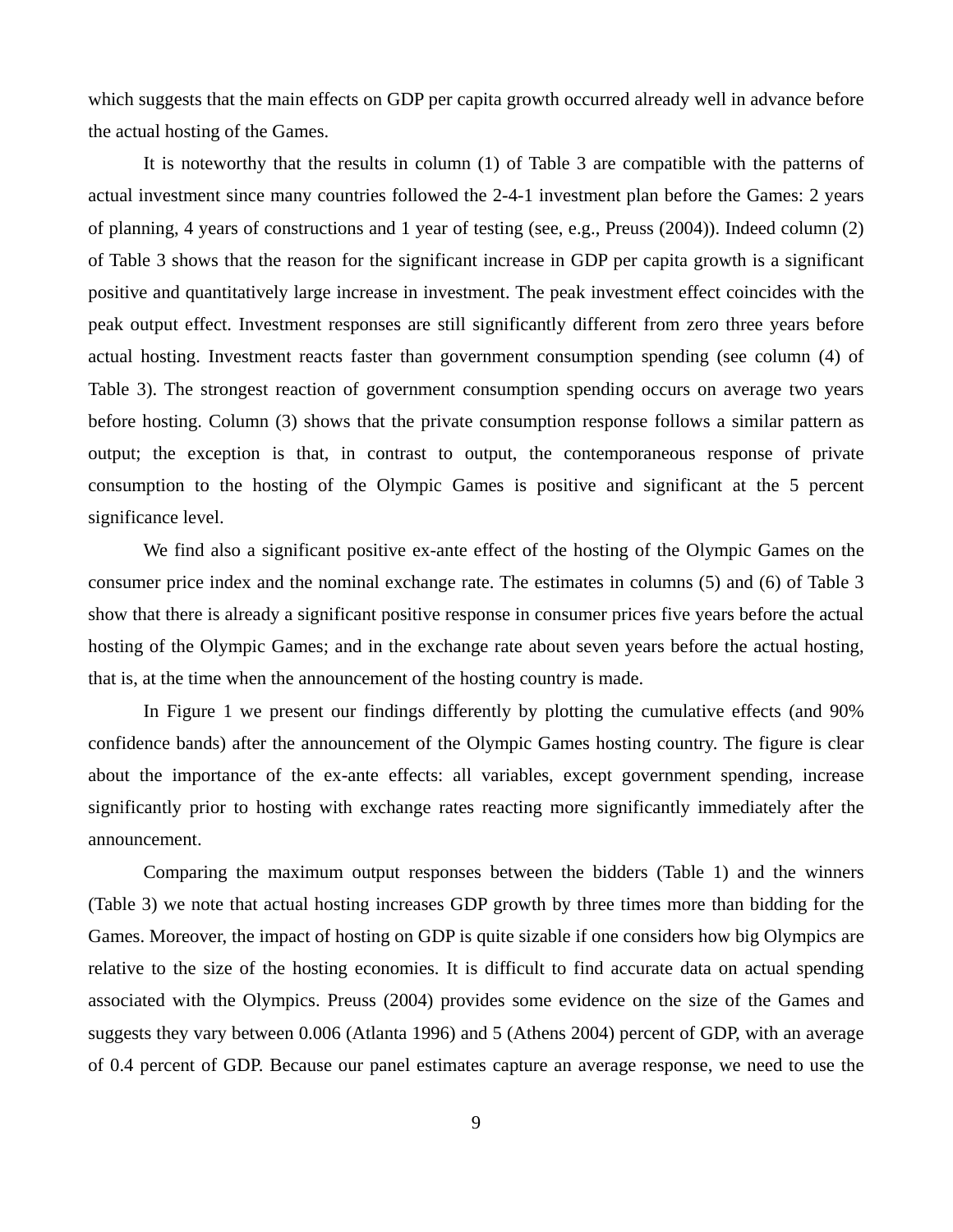average spending on the Olympic Games to compute the average dollar increase in GDP for each dollar spent on the Olympic Games (the "multiplier). Using the 0.4 percent of GDP as a benchmark for the average country's spending on the Olympic Games, the coefficients in column (1) of Table 3 imply a peak multiplier (at four years before the hosting of the Olympic Games) of about six.

According to the expectations hypothesis responses should be similar for all bidding countries between the bidding dates and the decision date. However, once the International Olympic Committee has announced which country will host the Games, responses should differ between hosting and unsuccessful bidding countries. The Olympics bidding can also be interpreted as a noise shock in the spirit of Angeletos and La'O (2010). In unsuccessful bidding countries the agents' optimism turns out to be unjustified and, as a result, the economy returns to its original trend. Panel A of Table 4 shows that indeed this is the case. The coefficients that capture the effects of the Olympic Games on GDP growth two to five years before the celebration of the Games in the host countries are significantly different from the coefficients in the bidding countries. Hence, pooling unsuccessful bidding countries with hosting countries as we did in Table 2 is a valid approach for testing anticipation effects (since the p-values in Panel A of Table 4 for ten to six years prior to the hosting of the Games indicate no significant difference between unsuccessful bidding and hosting countries), but it is not a valid approach for testing ex-ante effects that may be present up to five years before the actual hosting of the Games.

#### **3.2.2. Ex-Post Effects**

Table 5 examines whether hosting the Olympic Games has significant ex-post effects. Columns (1) and (3) show that the effects on output and private consumption are positive up to six years after the hosting of the Olympic Games. After six years the growth responses turn negative in sign, but they are statistically insignificant. For investment, the lagged effects of the Olympic Games are significantly negative in sign already two years after the actual hosting of the Games. Also, for government consumption expenditures, the consumer price index, and the nominal exchange rate the ex-post effects of hosting the Olympic Games are quantitatively small and insignificant. Table 5 therefore shows that the ex-post effects of hosting the Games are of relatively minor importance when compared to the exante effects.

 The results in Table 5 might justify the findings of many studies (see Owen (2005)) that indicate that the economic benefits of organizing mega events such as the Olympic Games are quantitatively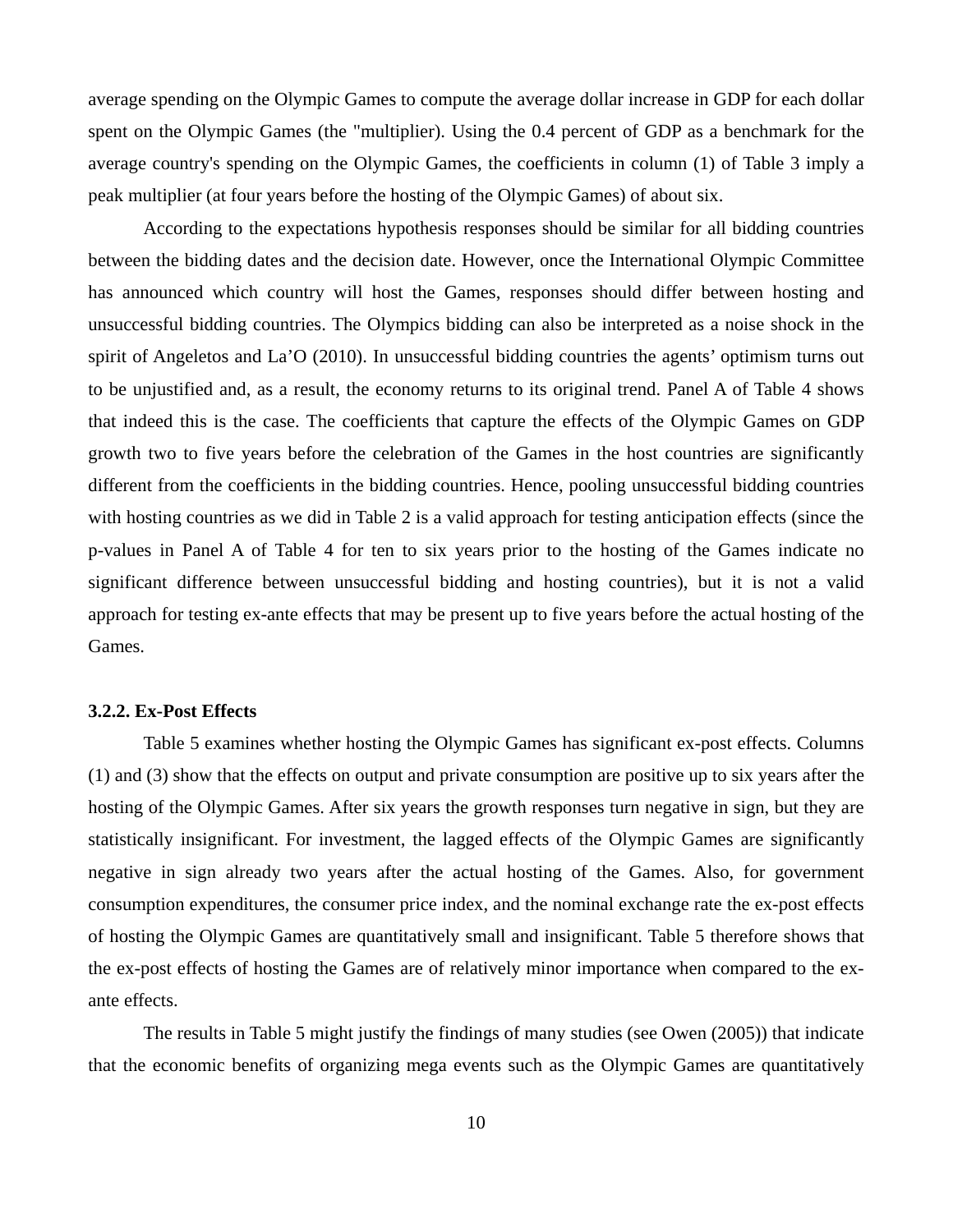and economically small. Our analysis stresses that the benefits from organizing such events are not contemporaneous, nor lagged. We find that the positive effects of the Olympic Games have to do with the ex-ante effects they induce.

#### **3.2.3 Cumulative Effects**

 $\overline{a}$ 

The hosting of the Olympic Games may be associated with a long-term legacy effect. According to the supporters of the Olympic Games infrastructure investments lead to improvements in overall production conditions for domestic and foreign enterprises, making investment more attractive and increasing GDP per capita in the long run. We can examine whether the hosting and bidding for the Olympic Games had a long-run effect on the level of GDP per capita and the other variables of interest. We do this by summing up the estimated coefficients, and test whether their sum is significantly different from zero.

 Panel A of Table 6 shows that for the hosting countries the sum of the estimated coefficients for the GDP per capita and private consumption response are positive and significantly different from zero at the 90 percent level. For the hosting countries the Olympic Games were hence associated with permanently higher levels of GDP per capita and private consumption. On the other hand, Panel B shows that for the bidding countries there were no significant long-run effects. The sum of the estimated coefficients is quantitatively small and statistically insignificant at any conventional confidence level. In Panel C we test for the existence of significant differences between the long-run effects of the Olympic Games in the host countries and the bidding countries. For GDP per capita and consumption we can reject with over 95 percent confidence that the long-run effects are the same in the host and the bidding countries.<sup>3</sup>

In Figure 2 we plot the cumulative effects for the host countries (continuous line) and the bidding countries (dashed line) for the set of variables we consider. The cumulative responses of all the variables for the periods before the announcement of the hosting country are similar and we cannot reject the hypothesis that both hosting and bidding countries behave the same. However, after the

<sup>3</sup> In Appendix Table 1 we document that the estimates on the lagged Olympic Games bidding indicators are either significantly negative or insignificant. In Appendix Table 2 we document that the findings on the long-run estimates continue to hold when controlling on the right-hand side of the estimating equation for lags of the dependent variable. In that case, also the long-run investment response is significantly different from zero in the hosting countries, and significantly different from the long-run investment response of the bidding countries.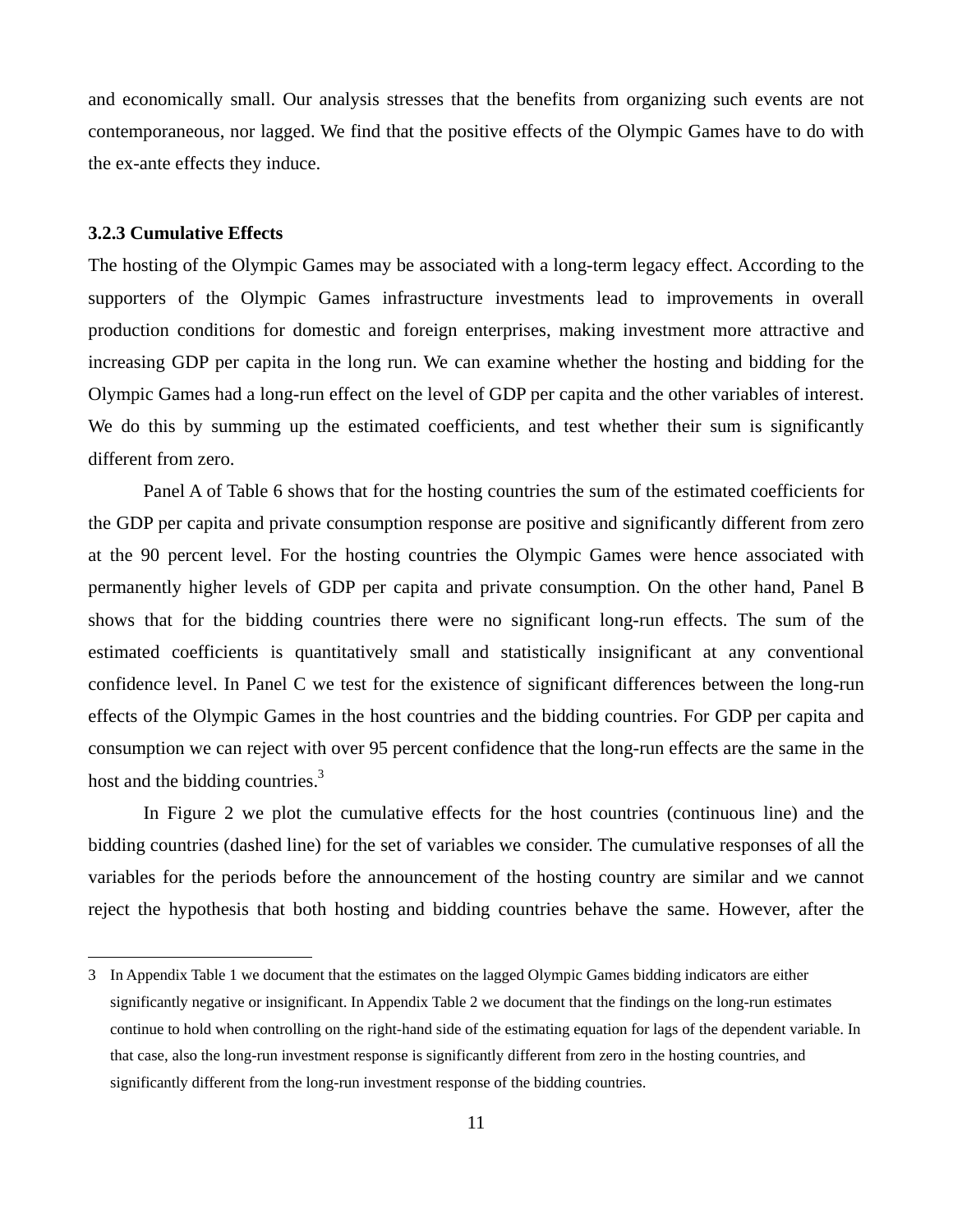announcement of the host, per capita GDP continues to increase in the hosting countries while in the countries that unsuccessfully bid for the Olympic Games per capita GDP decreases. This is apparent in the top left-hand panel of Figure 2 where we plot the cumulative effects on output growth. Output increases significantly two periods before the announcement of the winner, but output growth starts immediately to fall after the bad "news" of having lost the bid are revealed. On the other hand, for the hosting countries, output growth increases with a faster pace, and, particularly so, for the four years before the celebration of the Games. For the components of output which are displayed in the next three panels the pattern is similar. The cumulative effects on inflation and the exchange rate, displayed in the bottom panels of Figure 2, are also different for hosting and bidding countries.

Results are informative about the nature of the Olympic 'news' signal. As mentioned earlier, Olympics bidding might be associated with news about changes in infrastructure; changes in foreign demand through tourism; or structural changes in the degree of openness of the economy. The results confirm the nature of the news have to do with future changes in aggregate supply relative to demand since the effect in the hosting countries turns out to be permanent and quantitatively large.

Also, results provide support for the identification of news shocks proposed by Beaudry and Portier (2006). Blanchard et al. (2010) show that if attention is limited in models in which consumers can perfectly anticipate future shocks the SVAR identification scheme can recover the true news shocks. If we think of the Olympic games bidding as a signal that reveals information about future shocks, it is not surprising to find that the responses of the macroeconomy to Olympics' news resembles the ones of the economy with news identified through a SVAR using the restrictions of Beaudry and Portier (2006), even though the identification method to recover the shocks is very different.

## **4. Sensitivity Analysis**

 $\overline{a}$ 

We have performed a number of sensitivity tests to ensure that our results are robust. In the paper we report only those estimates that we believe to be more relevant for providing robustness. The other estimates not reported here are reported in a supplementary online appendix that is available for download at http://sites.google.com/site/markusbrucknerresearch/research-papers.4

<sup>4</sup> In our working paper Bruckner and Pappa (2011) we had reported also estimates of the macroeconomic effects of the International Expositions and the World Cup. Those estimates showed significant ex-ante effects, i.e. macroeconomic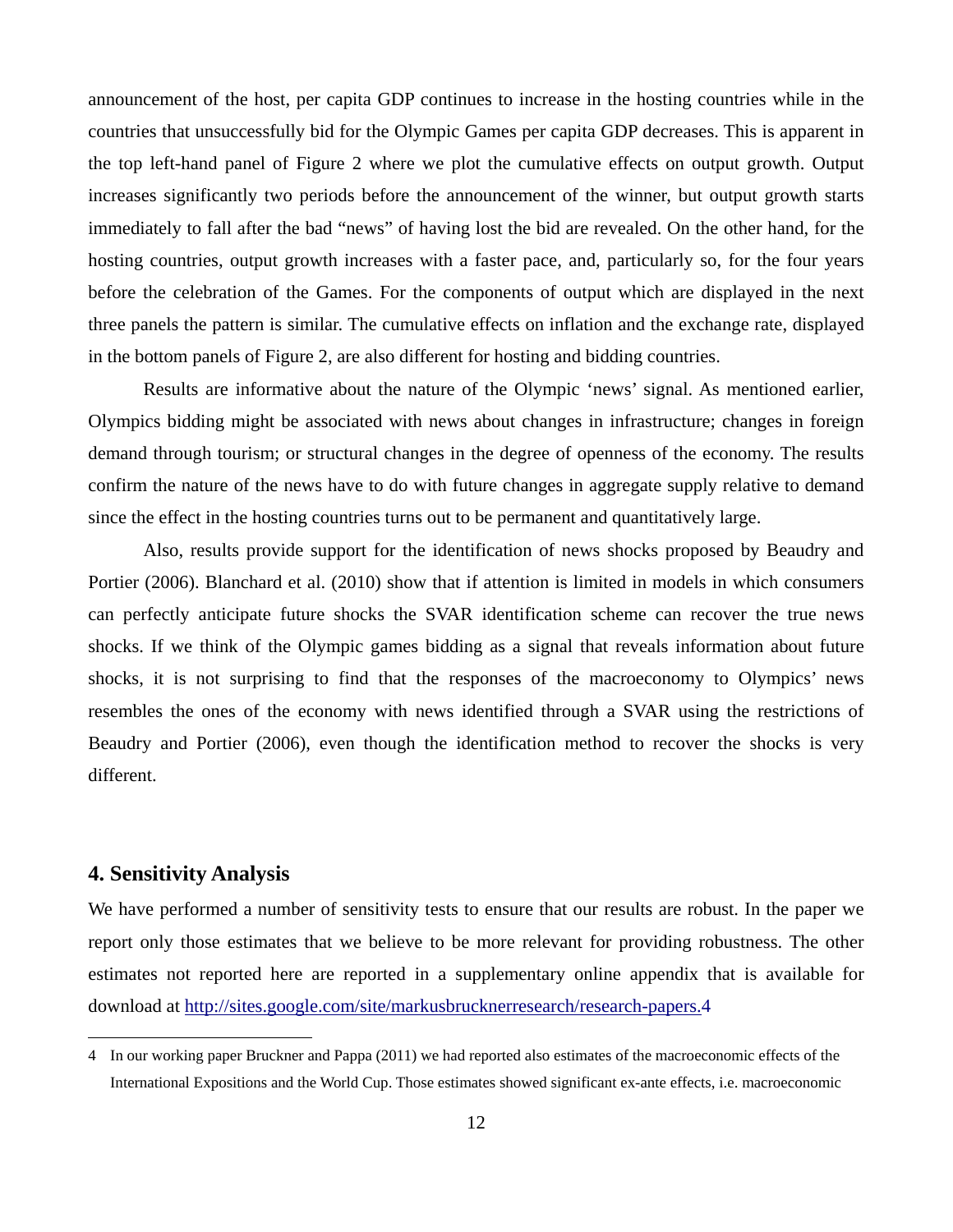#### **4.1 The Nature of the Experiment**

The central assumption in our panel data regressions is that, conditional on fixed country characteristics, the hosting and bidding for the Olympic Games is randomly assigned. If this assignment is indeed random, then we have a natural experiment in hand which allows us to examine the causal effects that an exogenous, but anticipated, shock has on the macroeconomy. The International Olympic Committee (IOC) that is responsible for making the decision of which country will host the Olympic Games states: "only rich countries have the means to make a good return on such a large investment [the Olympic Games]." In the cross-section of countries, the random assignment assumption is thus indeed questionable since only countries which are sufficiently developed have the capacity of hosting the Games. We note, however, that all our regressions control for country fixed effects. Hence, whether countries are developed or not is captured by the country dummies. Indeed, when we estimate equation (1) using only OECD countries the results we obtain are very similar. Those results are reported in Table 3 of the Supplementary Online Appendix.

 If the assignment of the Olympic Games is not random and depends on the economic growth performance of the bidding and hosting countries, then the ex-ante coefficients on GDP per capita growth should be different for the hosting and bidding countries. As we have already seen in Panel A of Table 4 this is not the case. Another way to check whether the assignment of the Olympic Games is endogenous to the economic conditions present in the hosting and bidding countries is to test whether bidding countries that during the sample period eventually hosted at least once the Games have a different anticipatory behavior relative to bidding countries that never hosted the Games. In this vein, we re-estimated equation (1), separating the bidding indicator, *Bid<sub>ct*</sub>, into two indicators: one indicator, that is unity for those bidding countries that during the sample period eventually hosted at least once the Games; and another indicator that is unity for those bidding countries that despite bidding never hosted the Games. The results are presented in Panel B of Table 4. The main finding is that the data point to no significant difference between successful and unsuccessful bidders. Hence this robustness check fails to provide evidence that, conditional on country fixed effects, countries' economic growth performance determines the IOC's decision on which country will host the Olympic Games.

variables significantly responded in advance before the hosting of the Expo and World Cup. However, in contrast to the Olympic Games, competition in the bidding phase for the Expo and World Cup is limited; hence, these events do not allow us to study anticipations effects and this is the reason why in the current paper those results are not reported.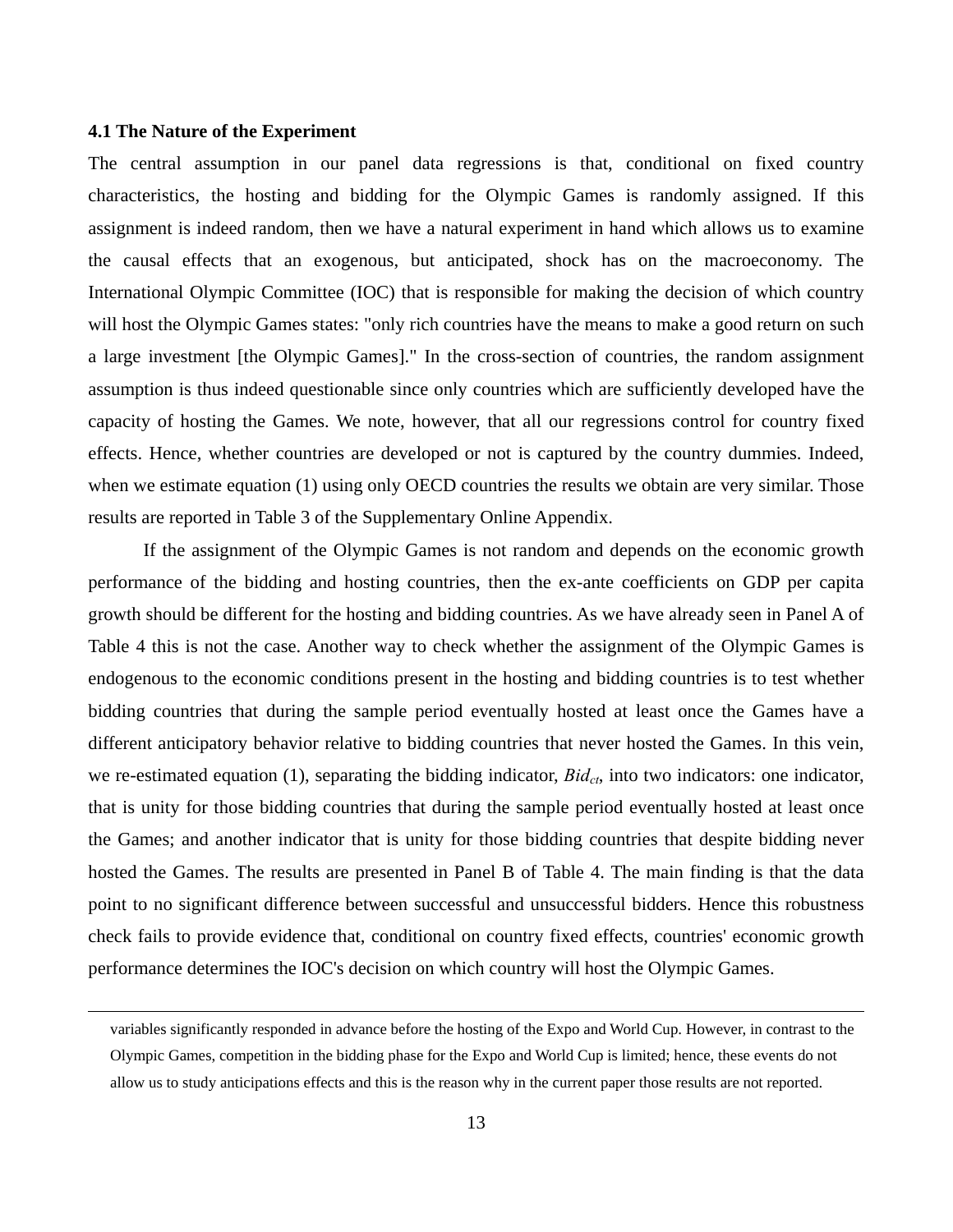We can also directly test the randomness of the assignment by examining whether withincountry variations in GDP per capita growth have a significant effect on the likelihood of bidding for the Olympic Games. To do so, we report in columns (1) and (2) of Table 7 estimates that regress an indicator variable equal to unity during the year when countries bid to host the Olympic Games on the GDP per capita growth of that particular year. We report estimates from a linear probability model in column (1). In column (2), we report estimates from a conditional logit fixed effects model. We note that while the conditional logit fixed effects model takes into account the binary nature of the dependent variable the estimates produced by this model are not marginal effects.<sup>5</sup> The main finding in columns (1) and (2) is that both, the linear probability model and the conditional logit fixed effects model show that countries' GDP per capita growth has an insignificant effect on the likelihood of bidding for the Games. Also, it is noteworthy that in quantitative terms the estimates from the linear probability model imply that, at most, a one percentage point higher GDP per capita growth increases the likelihood of bidding for the Olympic Games by 0.007 percentage points. This is, indeed, a very small effect.

In columns (3) and (4) of Table 7 we repeat the exercise for an indicator variable that is equal to unity during the year when a country was selected to host the Olympic Games. In line with our identifying assumption that conditional on fixed country characteristics the Olympic Games are randomly assigned, we find that economic growth has no significant effect on the likelihood of being selected to host the Games. This result holds for both the linear probability model and the conditional logit fixed effects model. And, it holds both for the contemporaneous effect (Panel A) as well as for possible lagged effects (Panel B).

#### **4.2 The Role of Country Characteristics**

 $\overline{a}$ 

In Section 3 we found that the announcement of the Olympic Games hosting country generates positive output, investment, private consumption, and government consumption spending responses. An interesting question that we can examine with our panel data is whether the marginal effect of hosting the Olympic Games varies across countries as a function of important features; such as government size, trade openness, political institutions, or geography. These variables have been found to be

<sup>5</sup> In general, it is not possible to compute marginal effects from a conditional logit fixed effects model since that would require knowledge of the distribution of the fixed effects (see Wooldridge, 2002).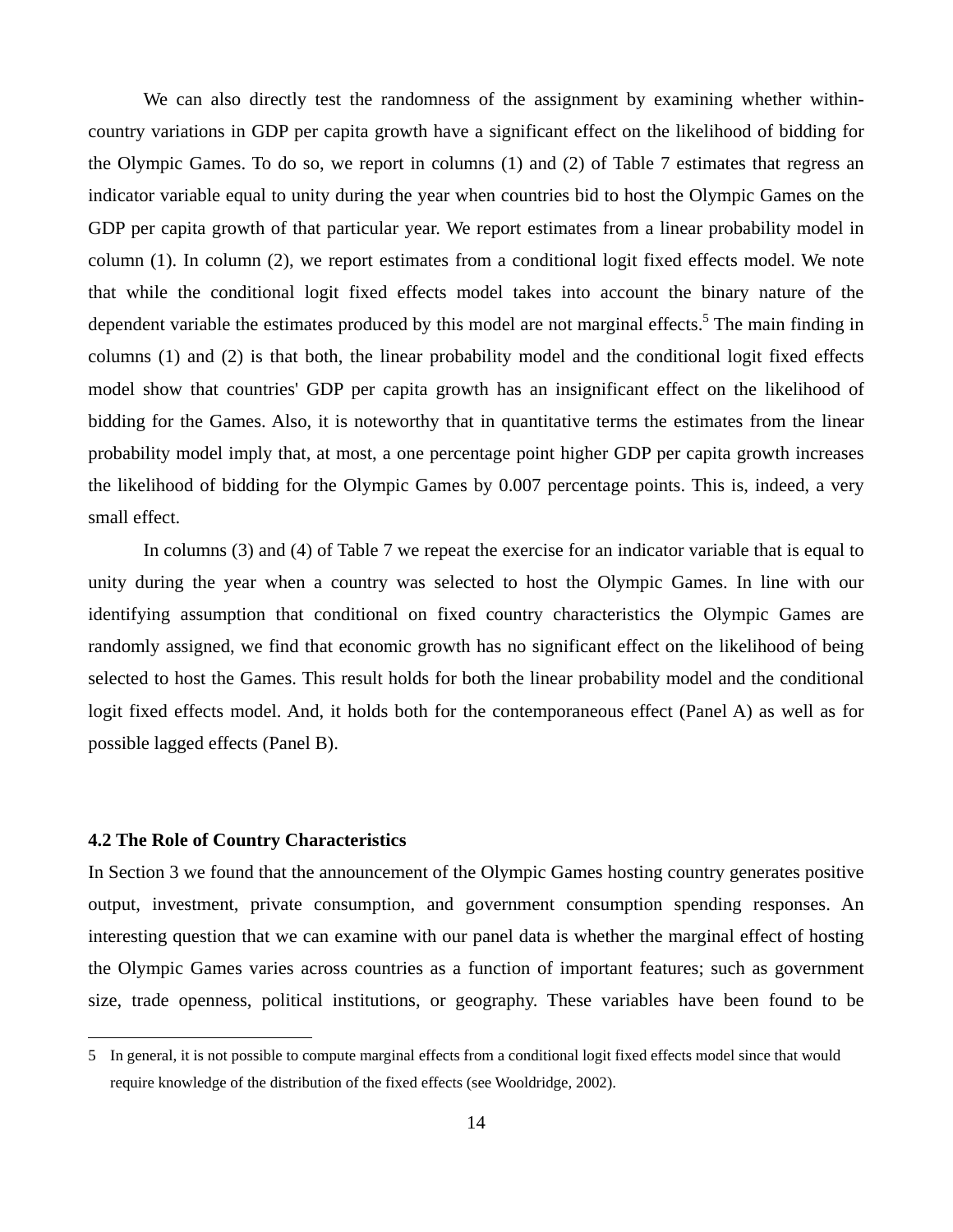significant determinants of economic growth in the cross-section of countries. It could, therefore, be also of interest to examine whether these variables induce significant heterogeneity in the marginal effect that hosting the Olympic Games has on output growth across countries.

 Table 8 presents the results from a specification where the marginal effect of the Olympic Games is allowed to vary across countries. With the exception of trade openness we find that the interaction estimates are statistically insignificant. Trade openness interacts negatively with the hosting of the Olympic Games. Hence, more open economies seem to gain less from the hosting of the Games. This finding is in line with the results in Rose and Spiegel (2011): it indicates that less open countries have more to gain from hosting the Games. However, there could be multiple reasons for this. One such possible reason that is provided in Rose and Spiegel, is that the Olympic Games lead to countries becoming more open to trade. However, another and equally plausible reason is that in more open economies leakages of demand effects are larger. In fact, it is well understood in macroeconomics that in open economies the size of local demand effects on output is typically smaller than in closed economies.

#### **4.3 Summer vs. Winter Games**

 $\overline{a}$ 

In the benchmark model we pool the summer and winter Olympic Games together. Since the winter games are a much smaller event constraining the coefficient estimates to be the same across those games might be misleading.<sup>6</sup> For that reason we re-estimated equation (1) separating the Olympics into winter and summer games. The results are presented in Tables 9 and 10. The main finding is that the winter games have a smaller effect than the summer games. Nevertheless, the effects of the winter games are still significantly positive and anticipation is confirmed in both events. Rose and Spiegel (2011) find that the winter games alone have no statistically significant impact on international trade levels. Our findings imply that there is much more than openness to trade to gain by hosting the Olympics.

<sup>6</sup> The fact that hosts for the winter games are not chosen at random because one needs a mountain with snow on it to qualify as a host (or even to be considered as a serious bidder) is not a problem in our panel fixed effects estimation. The reason is that during the time period we consider, these geographic characteristics of countries are time invariant variables and, therefore, are captured by the country fixed effects.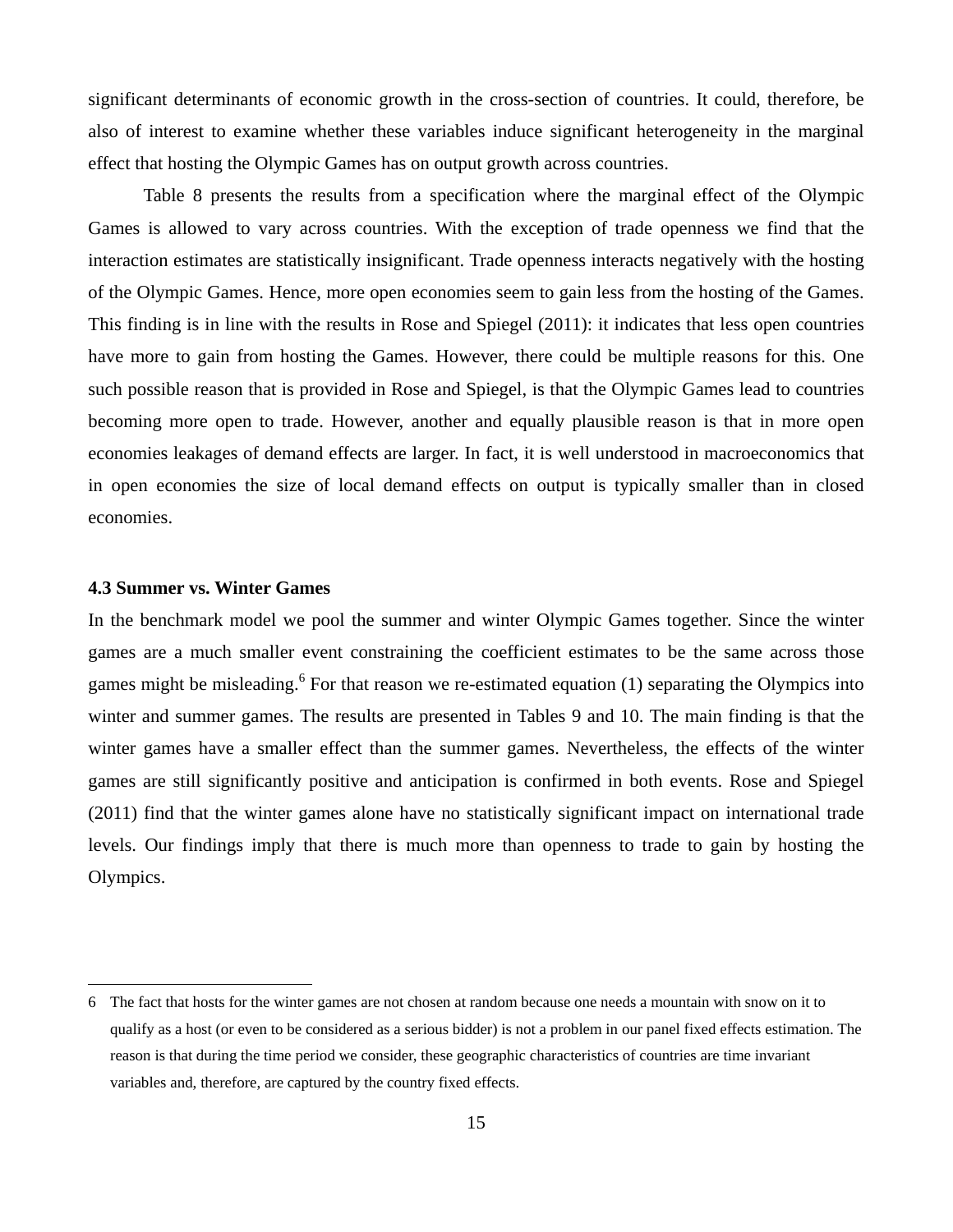#### **4.4 Further Robustness Checks**

Many economists have shown that stock price movements reflect the market's expectation of future developments in the economy (see e.g. Fama (1990) and Schwert (1990)). Moreover, Beaudry and Portier (2006) use those stock market series to extract news shocks from the data. Given the nature of our exercise and its conclusions it is only natural to ask whether the anticipatory effects for the organization of the Olympic Games are reflected in the movements of the stock market. Using the IFS data on stock price indices, we can examine whether the Olympic bid has significant anticipatory effects on the evolution of stock prices of the hosting and bidding countries. The results that we present in Appendix Table 4 confirm our findings. The anticipatory effects of the Olympics on stock prices are positive and significant eight years before the hosting of the Games for both successful and unsuccessful bidders. And these significant positive responses are of similar magnitude in the two groups of countries.

In Rose and Spiegel (2011) the Olympics carry a signal of trade liberalization and increase the level of exports permanently. In Appendix Tables 5 to 8 we re-examine the effects that the Olympic Games have on exports and imports. Our main finding is that exports and imports significantly increase before the actual hosting of the Olympic Games. This is true for both the bidding and the hosting countries. However, the cumulative effects of hosting and bidding for the Olympic Games on exports and imports are statistically insignificant.

 Our baseline estimating equation included up to ten leads of the Olympic Games bidding and hosting indicator. The reason for this is that, during the 1950-2009 period, bidding for the Olympic Games occurred as far as ten years before the actual hosting of the Games. If our main argument of Olympic Games inducing significant anticipation effects is correct then, given the timing in the bidding for the Olympic Games, we should not observe any significant effects of the bidding and hosting indicator further ahead than 10 years before the actual hosting of the Olympic Games. To check this, we re-estimated equation (1) including up to 15 leads of the Olympic Games bidding and hosting indicator. The results from this estimation are presented in Appendix Table 9. The main finding is that the leads for years  $t+11$  to  $t+15$  are insignificant; both for the bidding and hosting indicator. Hence, this is reassuring evidence that, indeed, our estimation strategy correctly estimates the timing of the anticipatory effect of the Olympic Games.

 As a further identification check we repeated the estimation of equation (1) splitting the Olympic Games bidding indicator into: (i) an indicator that is unity for bidding countries that are from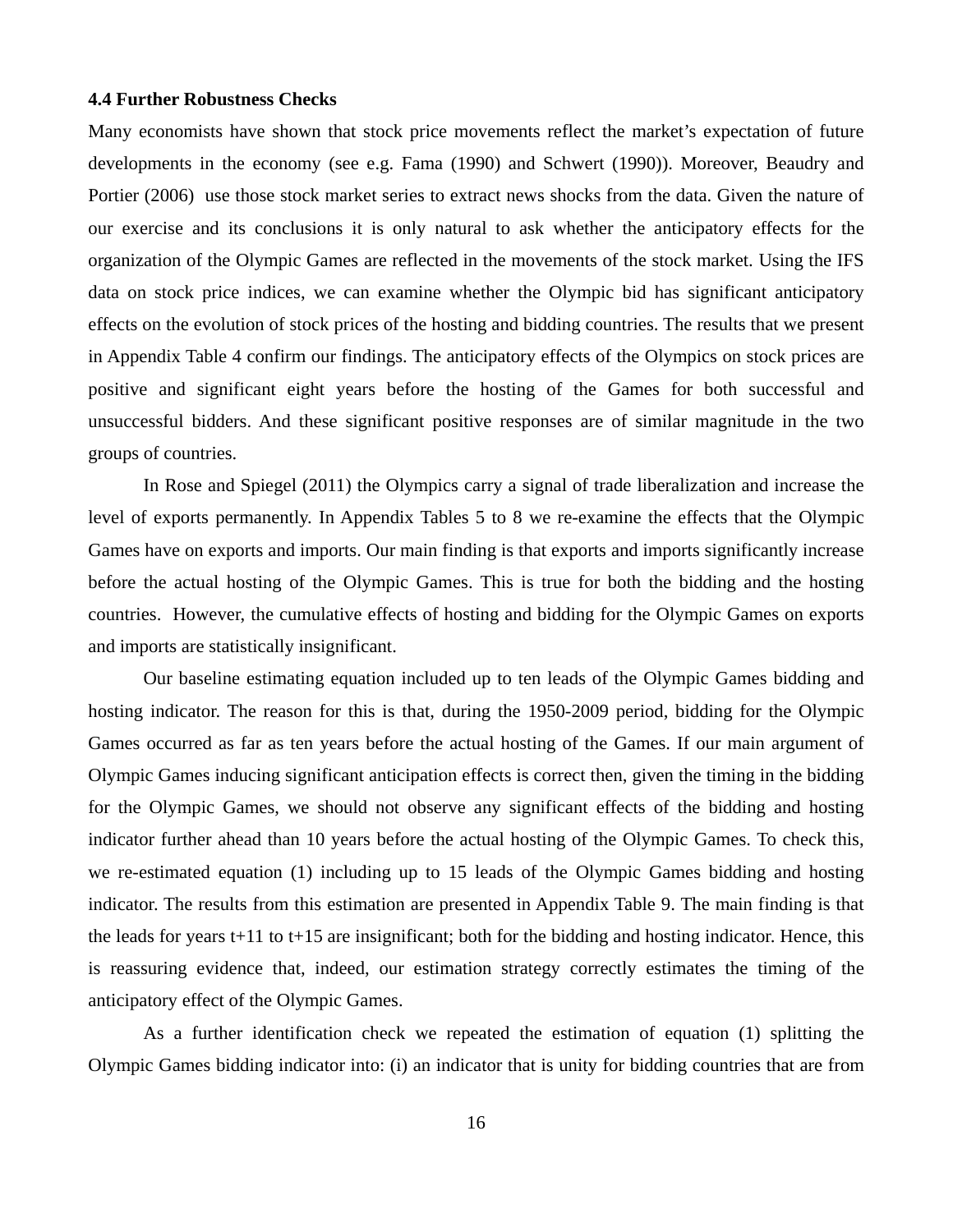the same continent as the host of the previous Olympic Games; (ii) an indicator that is unity for bidding countries that are not from the same continent as the host of the previous Olympic Games. Appendix Table 10 shows that the effects in these two groups of bidding countries are of similar magnitude. In particular, in both groups there is evidence of a significant effect on output growth eight to ten years before the hosting of the Olympic Games. It is therefore not the case that significant anticipatory effects are absent in bidding countries which are from the same continent as the host of the previous Olympic Games.

 Our panel estimates reflect an average effect that the Olympic Games had on output growth over the 1950-2009 period. To examine whether the effects of hosting the Olympics have changed during the most recent decades, we re-estimated equation (1) interacting the hosting indicator variable with a dummy for the post-1990 period. One reason for why the effects could be different for the post-1990 period is the end of the Cold War which led to a significant change in international relations. Other reasons, that could possibly go in opposite directions, include the decline in transportation costs that occurred in the 1980s and 1990s and the increase in competition for hosting the Olympics Games (see Preuss (2004)). Appendix Table 11 shows that the effects of the Olympic Games on output growth are not significantly different for the post-1990 period. Hence, this suggests that the output effects of the Olympics Games are not systematically different for the most recent decades.

 In the empirical analysis we have used aggregate data to evaluate the effects of the Olympics. Some of the countries in our sample are large and the organization of a mega-event in one region can have positive spillover effects to other regions in that country. Hence, our results reflect country-wide average effects. To examine also regional effects of hosting the Olympics we obtained data on total real gross per capita state product for the US from the Bureau of Economic Analysis.1 The USA has hosted five Olympic Games in our sample: the 1960 Winter Olympics in Squaw Valley, CA, the 1980 Winter Olympics in Lake Placid, NY, the 1984 Summer Olympics in Los Angeles, CA, the 1996 Summer Olympics, in Atlanta, GA, and the 2002 Winter Olympics in Salt Lake City, UT. We repeated our analysis by substituting countries with US states. The results are reported in Appendix Table 12 of the online appendix. According to Panel A of Appendix Table 12, hosting the Olympic Games generates increases in GSP growth two years before the actual hosting of the event. GSP growth also increases significantly five years before the hosting of the Olympic Games in unsuccessful bidding countries, thus confirming the presence of anticipation effects (see Panel B). Appendix Table 13 also shows that the delayed effects of hosting the Olympics are considerable and last up to three years after the Games.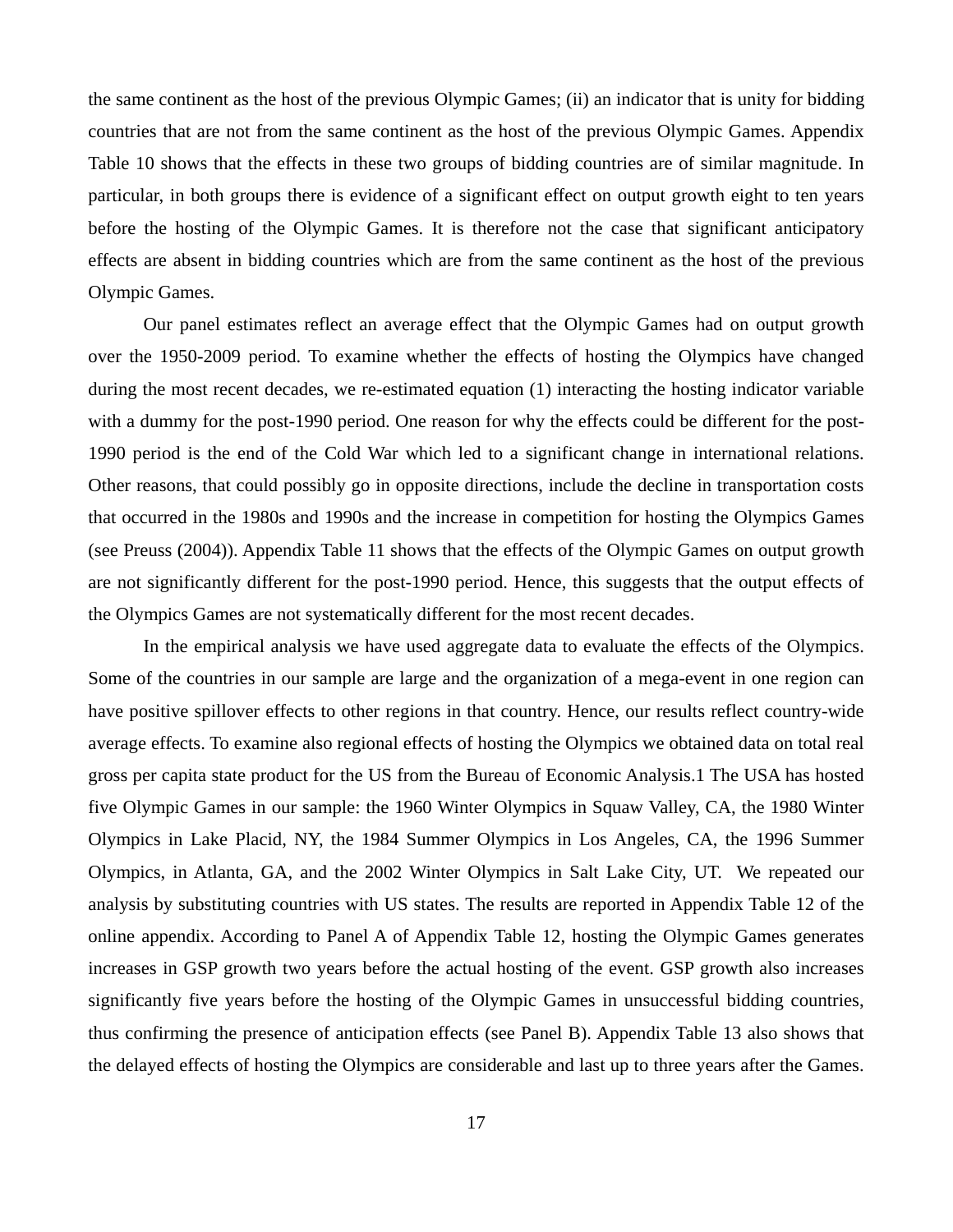At the peak, US states that organized the Olympics saw their gross state product increase by more than three percentage points relative to states that did not undertake the organization of these events. Hence although some caution must be exercised because of the smaller sample, the findings of the baseline analysis are mostly confirmed by the regional data.

 A remark regarding standard errors is worthwhile. In all our regressions we clustered standard errors at the country level. The purpose of clustering at the country level is that the computed standard errors are robust to arbitrary within-country serial correlation. To also ensure that our results are robust to arbitrary spatial correlation across countries within any given year (in addition to arbitrary withincountry serial correlation) we report in Appendix Table 14 results that cluster standard errors at the country and year level, using the Cameron et al. (2011) multi-cluster estimator. The main result is that using such a multi-cluster estimator produces standard errors that are very similar to those reported in our baseline regressions.

Finally, we have also repeated our exercise using GDP per worker instead of GDP per capita. Results are very similar and are presented in Table 15 of the supplementary online appendix.

#### **5. Conclusions**

Starting from Pigou (1926) and Keynes (1936) until the recent work of Beaudry and Portier (2004, 2006, 2007), Jaimovich and Rebelo (2009) and Schmitt-Grohé and Uribe (2012), economists have stressed the importance of expectations in determining the evolution of aggregate macroeconomic data. However, we are not aware of any empirical work that quantifies such effects directly in the data. In the sense that no study has shown so far how the uncertainty about news affects aggregate macroeconomic outcomes and the effects of its resolution. Most of the existing evidence for the presence of anticipation in macroeconomics is indirect. Anticipation effects present serious challenges to empirical research (see also the discussion in Blanchard et al., 2010). Recent studies on the identification of fiscal shocks have shown that anticipation effects might be crucial for determining the effects of such shocks in the macroecocomy (see e.g. Leeper et al. (2012), Mertens and Ravn (2010), or Ramey (2011)).

 Beaudry and Portier (2006) estimate the macroeconomic effects of shocks in the stock price index and showed that such shocks cause a boom in the economy. Barsky and Sims (2012), using a different identification strategy contradict their results, raising a debate in the literature on the role of news shocks in aggregate fluctuations. We use the bidding for the Olympic Games as an alternative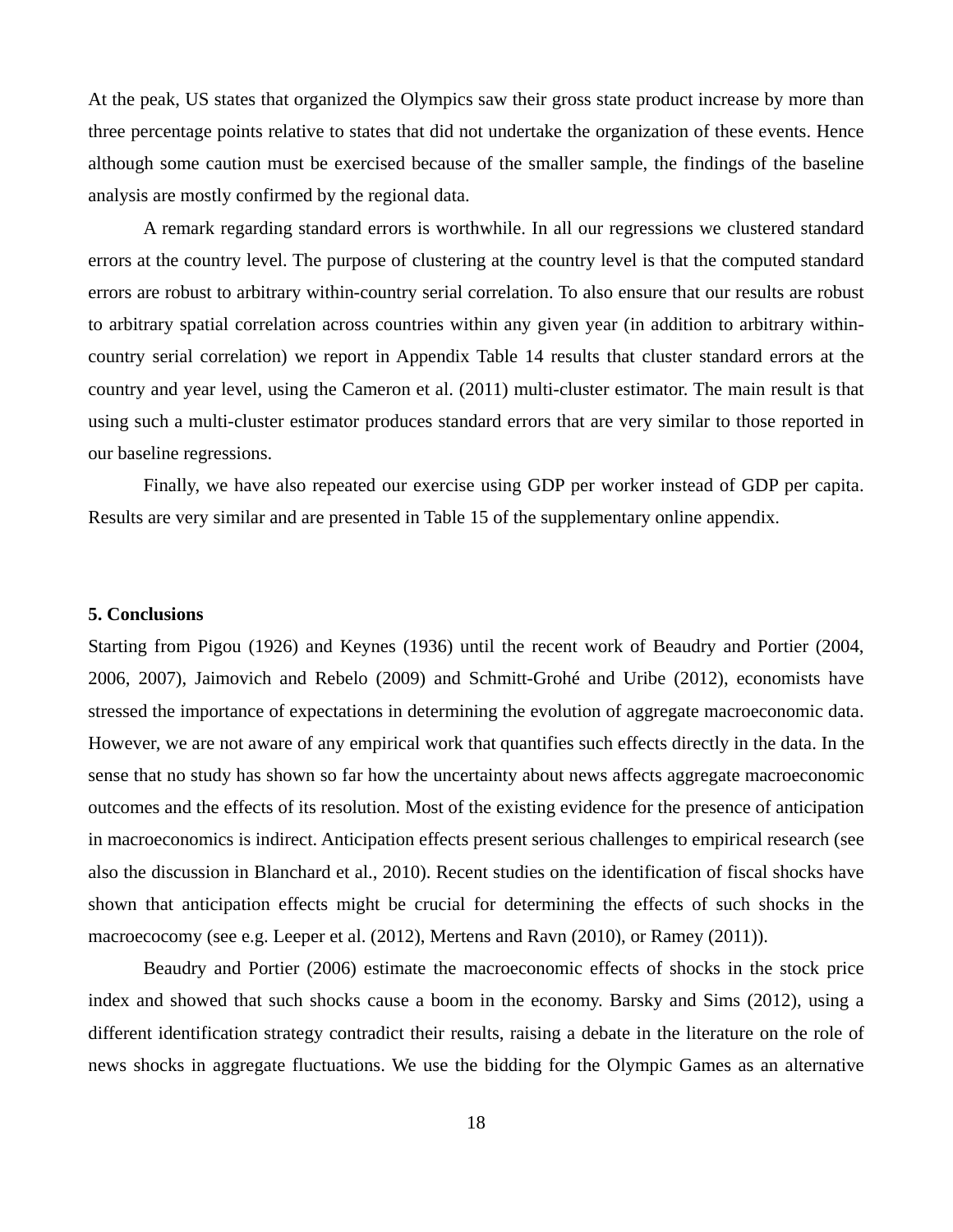way to identify news shocks in the data and we confirm the results of Beaudry and Portier (2006). By taking advantage of the time structure in the bidding for and hosting of the Olympic Games we are able to quantify the effects of anticipatory behavior on macroeconomic aggregates. We find that such effects are economically important and statistically significant. News about Olympic Games makes output and investment surge already at the time of the bidding. In unsuccessful bidding countries the agents' optimism turns out to be unjustified and, as a result, the economy returns to its original trend, while hosting economies enjoy quantitatively large and significant positive effects from hosting. The insignificant and quantitatively small cumulative effect for bidding countries that do not win the Games resembles the Pigou (1927) cycles analyzed in Beaudry and Portier (2004) -- an initial period of overoptimism in response to submitting a potential winning bid is followed by a corresponding decrease in activity when the positive news does not materialize.

 Many studies have claimed that hosting the Olympic Games has no measurable economic effects, but these studies concentrate on the delayed or contemporaneous effect. Our results indicate that the anticipatory and ex-ante effects of hosting the Olympic Games on economic growth are statistically significant and economically important. Hence, hosting of the Olympic Games involves more benefits than an "olive wreath", according to Herodotus.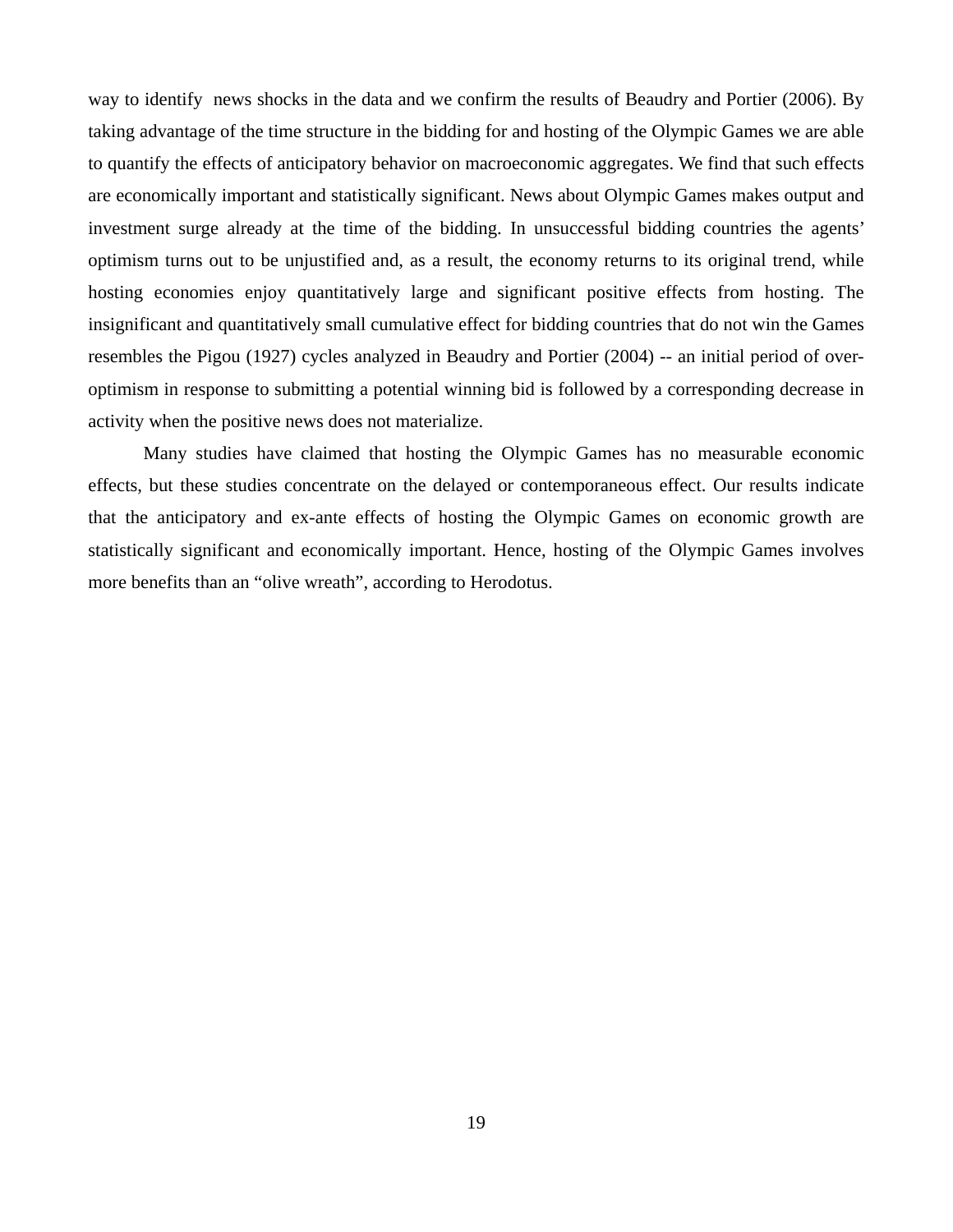## **References**

- Angeletos G.M. and J. La'O, (2010). "Noisy Business Cycles," NBER Chapters, in: NBER Macroeconomics Annual 2009, Vol. 24, pages 319-378
- Balduzzi, P., E. Elton, and T. Green (2001). "Economic News and Bond Prices: Evidence from the U.S. Treasury Market." *Journal of Financial and Quantitative Analysis* 36: 523-43.
- Barsky, R. and E. Sims (2012), "Information shocks, animal spirits, and the meaning of innovations in consumer confidence," *American Economic Review* 102: 1343-1377.
- Bartolini, L., L. Goldberg, and A. Sacarny (2008). "How Economic News Moves Markets." Federal Reserve Bank of New York Current Issues in EconomicsVolume 14, # 6, August 2008.
- Beaudry, P. and F. Portier (2004). "An Exploration into Pigou's Theory of Cycles." *Journal of Monetary Economics* 51: 1183-1216.
- Beaudry, P. and F. Portier (2006). "News, Stock Prices and Economic Fluctuations." *American Economic Review* 96: 1293-1307.
- Beaudry, P. and F. Portier (2007). "When can Changes in Expectations Cause Business Cycle Fluctuations in Neo-Classical Settings?" *Journal of Economic Theory* 135: 458-477.
- Blanchard OJ, L'Huillier J-P, Lorenzoni G. (2010), "News, noise, and fluctuations: an empirical exploration," Manuscript, MIT.
- Bruckner, M. and E. Pappa (2011). "For an Olive Wreath? Olympic Games and Anticipation Effects in Macroeconomics." School of Economics Working Papers 2011-18, University of Adelaide, School of Economics.
- Cameron, A. C., J. B. Gelbach and D. L. Miller (2011). "Robust Inference with Multi-way Clustering." *Journal of Business and Economic Statistics* 29: 238-249.
- Engel, C. and J. Frankel (1984). "Why Interest Rates React to Money Announcements: An Explanation from the Foreign Exchange Market." *Journal of Monetary Economics* 13: 31-39.
- Fama, E. (1990): "Stock returns, expected returns and real activity." *Journal of Finance* 45: 1089-1108.
- Frenkel, J. (1981). "Flexible Exchange Rates, Prices, and the Role of "News": Lessons from the 1970s." *Journal of Political Economy* 89: 665-705.
- Gürkaynak, R., B. Sack and Eric Swanson (2005a). "The Sensitivity of Long-Term Interest Rates to Economic News: Evidence and Implications for Macroeconomic Models." *American Economic Review* 95: 425-36.
- Gürkaynak, R., B. Sack and E. Swanson (2005b). "Do Actions Speak Louder Than Words? The Response of Asset Prices to Monetary Policy Actions and Statements." *International Journal of Central Banking* 1: 55-93.
- Jaimovich, N. and S. Rebelo (2009). "Can News about the Future Drive the Business Cycle?" *American Economic Review* 99: 1097-1118.
- Hardouvelis, G. (1987). "Reserves Announcements and Interest Rates: Does Monetary Policy Matter?" *Journal of Finance* 42: 407-22.
- Hardouvelis, G. (1988). "Economic news, exchange rates and interest rates." *Journal of International Money and Finance* 7: 23-35.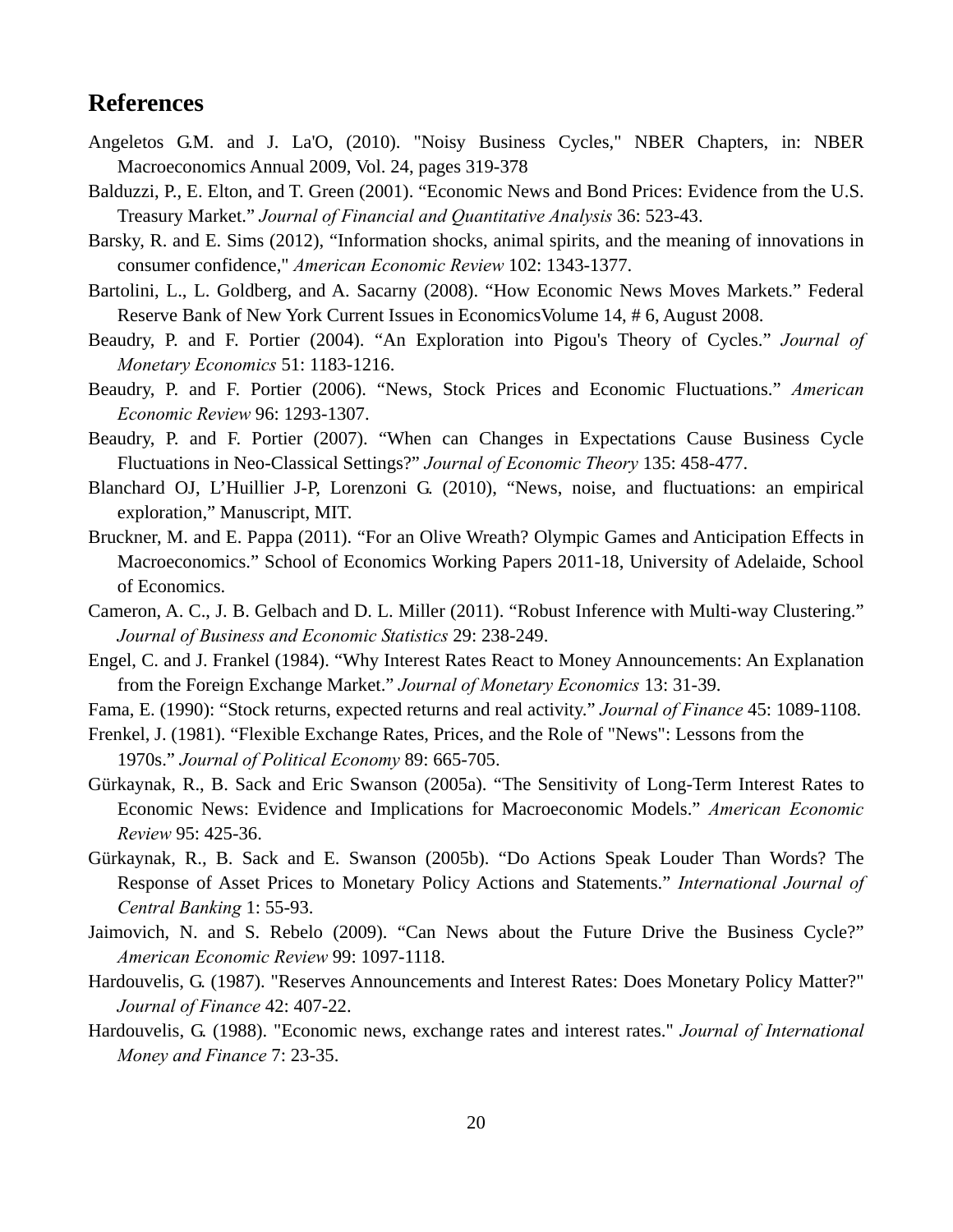Heston, A., Summers, R. and B. Aten (2011). Penn World Table Version 7.0. Center for International Comparisons of Production, Income, and Prices, University of Pennsylvania.

Keynes, J. (1936). *The General Theory of Employment, Interest and Money*. London: Macmillan.

- Leeper, E., A. Richter, T. Walker (2012). "Quantitative Effects of Fiscal Foresight." *American Economic Journal: Economic Policy*, forthcoming.
- Lorenzoni, G., "News and Aggregate Demand Shocks," Annual Reviews, by University of Chicago Libraries, September 2011
- Mertens, C. and M. Ravn (2010). "Measuring the Impact of Fiscal Policy in the Face of Anticipation: A Structural VAR Approach." *Economic Journal* 120: 393-413.
- Pigou, A. (1926). *Industrial Fluctuations*. London: Macmillan.
- Preuss, H. (2004). "The economics of staging the Olympics: a comparison of the games, 1972-2008." Edward Elgar Publishing, 2004.
- Ramey, V. (2011). "Identifying Government Spending Shocks: It's All in the Timing." *Quarterly Journal of Economics* 121: 1-50.
- Rose, A. and M. Spiegel (2011). "The Olympic effect." *Economic Journal* 121: 652-677.
- Owen, J. (2005). "Estimating the Cost and Benefit of Hosting Olympic Games." *The Industrial Geographer* 1:1-18.
- Schmitt-Grohé, S. and M. Uribe, (2011). "Business cycles with a common trend in neutral and investment-specific productivity." *Review of Economic Dynamics* 14: 122-135.
- Schmitt-Grohé, S. and M. Uribe, "What's News in Business Cycles," *Econometrica*, 80 (6), 2733– 2764.
- Schwert, G. (1990). "Stock returns and real activity: A century of evidence." *Journal of Finance* 45: 1237–1257.
- World Bank (2011). World Development Indicators. Online Database.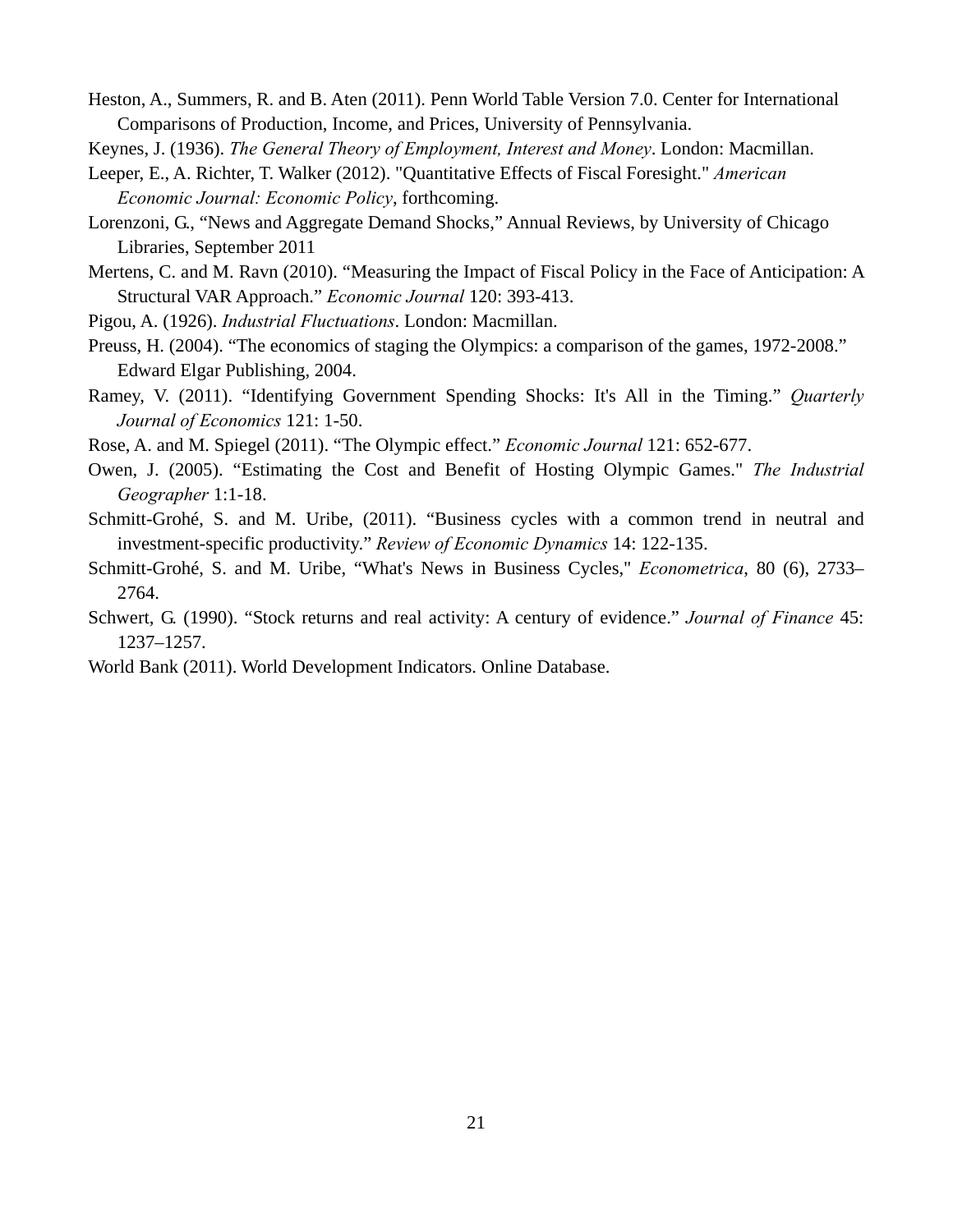

Figure 1: Cumulative Effects Hosting Countries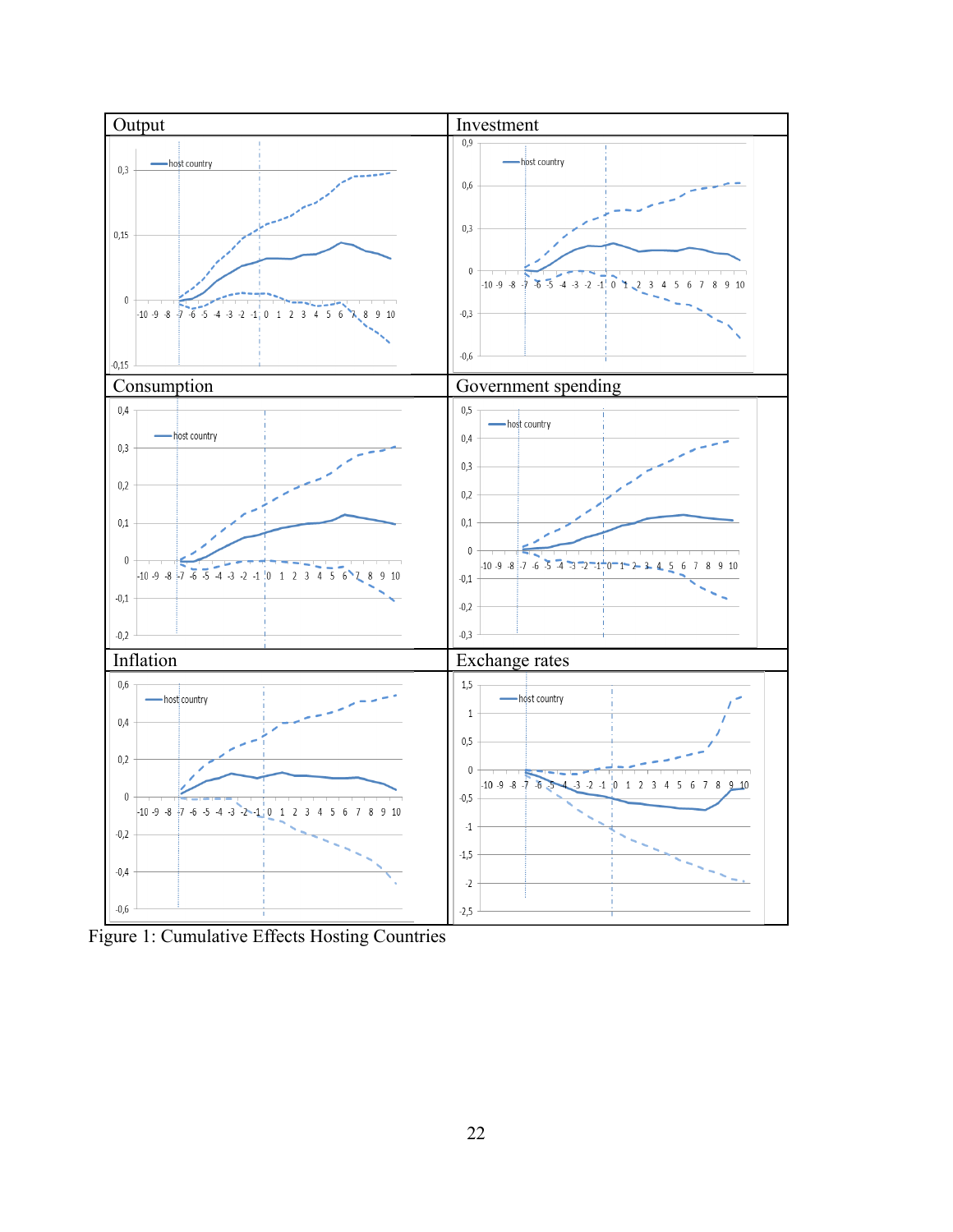

Figure 2: Cumulative Effects Hosting versus Bidding Countries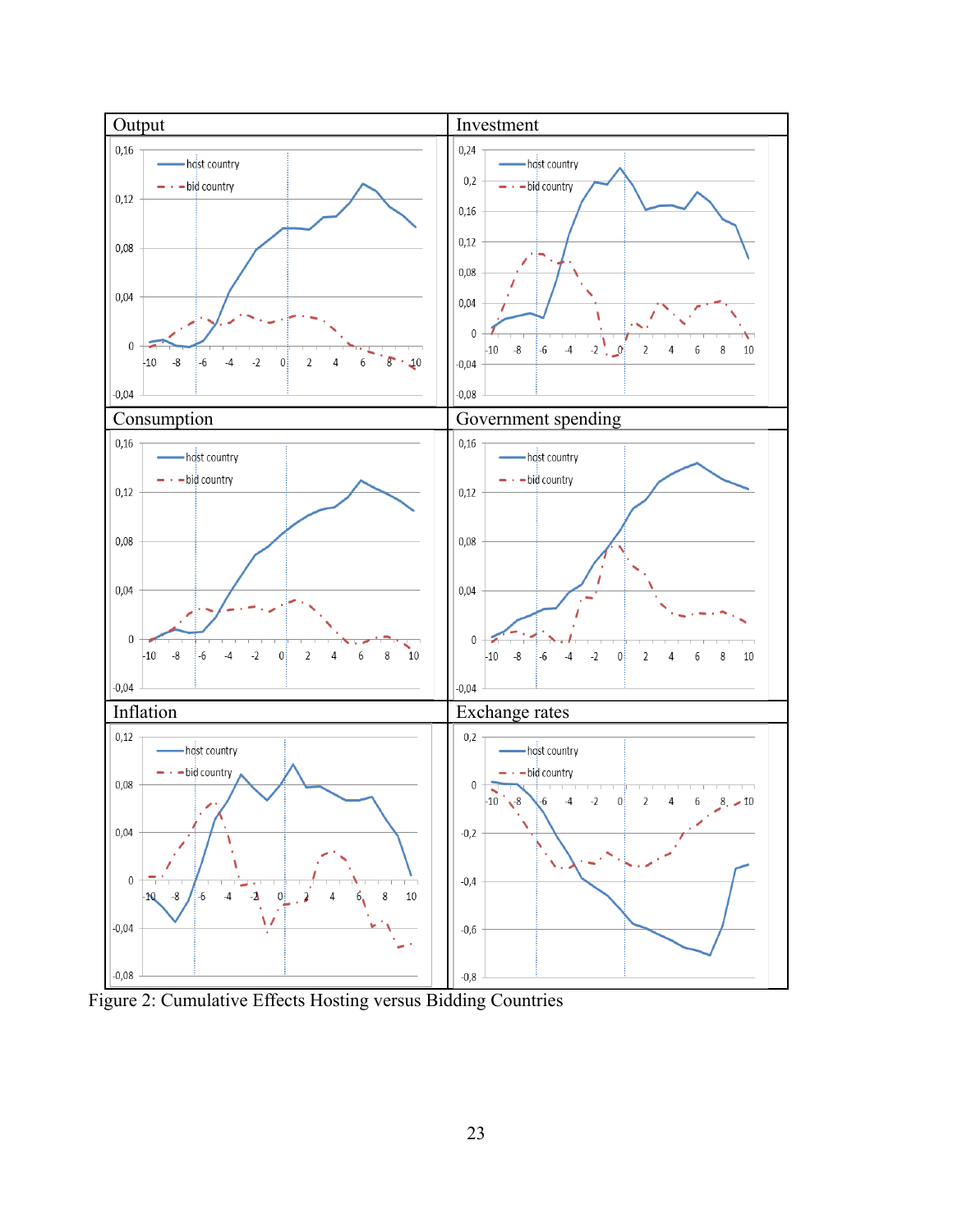|                              | $\Delta Log(GDP)$ | $\Delta$ Log<br>(Investment) | $\Delta$ Log(Private<br>Consumption) | $\Delta$ Log(Government<br>Expenditure) | $\Delta$ Log(Price<br>Level) | $\Delta$ Log(Exchange<br>Rate) |
|------------------------------|-------------------|------------------------------|--------------------------------------|-----------------------------------------|------------------------------|--------------------------------|
| BiddingCountry               | 0.003             | 0.003                        | 0.006                                | 0.000                                   | 0.023                        | $-0.034$                       |
|                              | (0.005)           | (0.016)                      | (0.004)                              | (0.008)                                 | (0.013)                      | (0.026)                        |
| F.BiddingCountry             | $-0.003$          | $-0.077$                     | $-0.005$                             | 0.042                                   | $-0.042$                     | 0.049                          |
|                              | (0.005)           | (0.043)                      | (0.004)                              | (0.036)                                 | (0.026)                      | (0.041)                        |
| F2.BiddingCountry            | $-0.005$          | $-0.019$                     | 0.002                                | $-0.001$                                | 0.002                        | $-0.014$                       |
|                              | (0.007)           | (0.014)                      | (0.004)                              | (0.006)                                 | (0.017)                      | (0.032)                        |
| F3.BiddingCountry            | 0.008             | $-0.032$                     | 0.001                                | 0.037                                   | $-0.042$                     | 0.030                          |
|                              | (0.005)           | (0.034)                      | (0.005)                              | (0.036)                                 | (0.032)                      | (0.051)                        |
| F4.BiddingCountry            | 0.002             | 0.006                        | 0.002                                | $-0.000$                                | $-0.029$                     | 0.000                          |
|                              | (0.003)           | (0.010)                      | (0.004)                              | (0.005)                                 | (0.024)                      | (0.034)                        |
| F5.BiddingCountry            | $-0.007$          | $-0.013$                     | $-0.004$                             | $-0.009$                                | 0.009                        | $-0.074$                       |
|                              | (0.004)           | (0.020)                      | (0.004)                              | (0.014)                                 | (0.013)                      | (0.042)                        |
| F6.BiddingCountry            | 0.006             | $-0.001$                     | 0.005                                | 0.005                                   | 0.021                        | $-0.076$                       |
|                              | (0.006)           | (0.018)                      | (0.005)                              | (0.006)                                 | (0.015)                      | (0.040)                        |
| F7.BiddingCountry            | 0.006             | $0.023**$                    | $0.011***$                           | $-0.005$                                | 0.014                        | $-0.079$                       |
|                              | (0.004)           | (0.011)                      | (0.004)                              | (0.013)                                 | (0.009)                      | (0.045)                        |
| F8.BiddingCountry            | $0.009***$        | $0.043***$                   | $0.007**$                            | 0.002                                   | 0.020                        | $-0.069$                       |
|                              | (0.003)           | (0.011)                      | (0.004)                              | (0.005)                                 | (0.013)                      | (0.040)                        |
| F9.BiddingCountry            | 0.004             | $0.039***$                   | 0.004                                | 0.007                                   | $-0.000$                     | $-0.028$                       |
|                              | (0.004)           | (0.014)                      | (0.004)                              | (0.006)                                 | (0.010)                      | (0.033)                        |
| F10.BiddingCountry           | $-0.001$          | 0.000                        | $-0.001$                             | $-0.002$                                | 0.003                        | $-0.018$                       |
|                              | (0.008)           | (0.028)                      | (0.008)                              | (0.007)                                 | (0.014)                      | (0.029)                        |
| <b>Country Fixed Effects</b> | Yes               | Yes                          | Yes                                  | Yes                                     | Yes                          | Yes                            |
| Year Fixed Effects           | Yes               | Yes                          | Yes                                  | Yes                                     | Yes                          | Yes                            |
| Observations                 | 6062              | 6062                         | 6062                                 | 6062                                    | 6062                         | 6062                           |
| Number of Countries          | 188               | 188                          | 188                                  | 188                                     | 188                          | 188                            |

Table 1. The Contemporaneous and Ex-Ante Effects of Bidding for the Olympics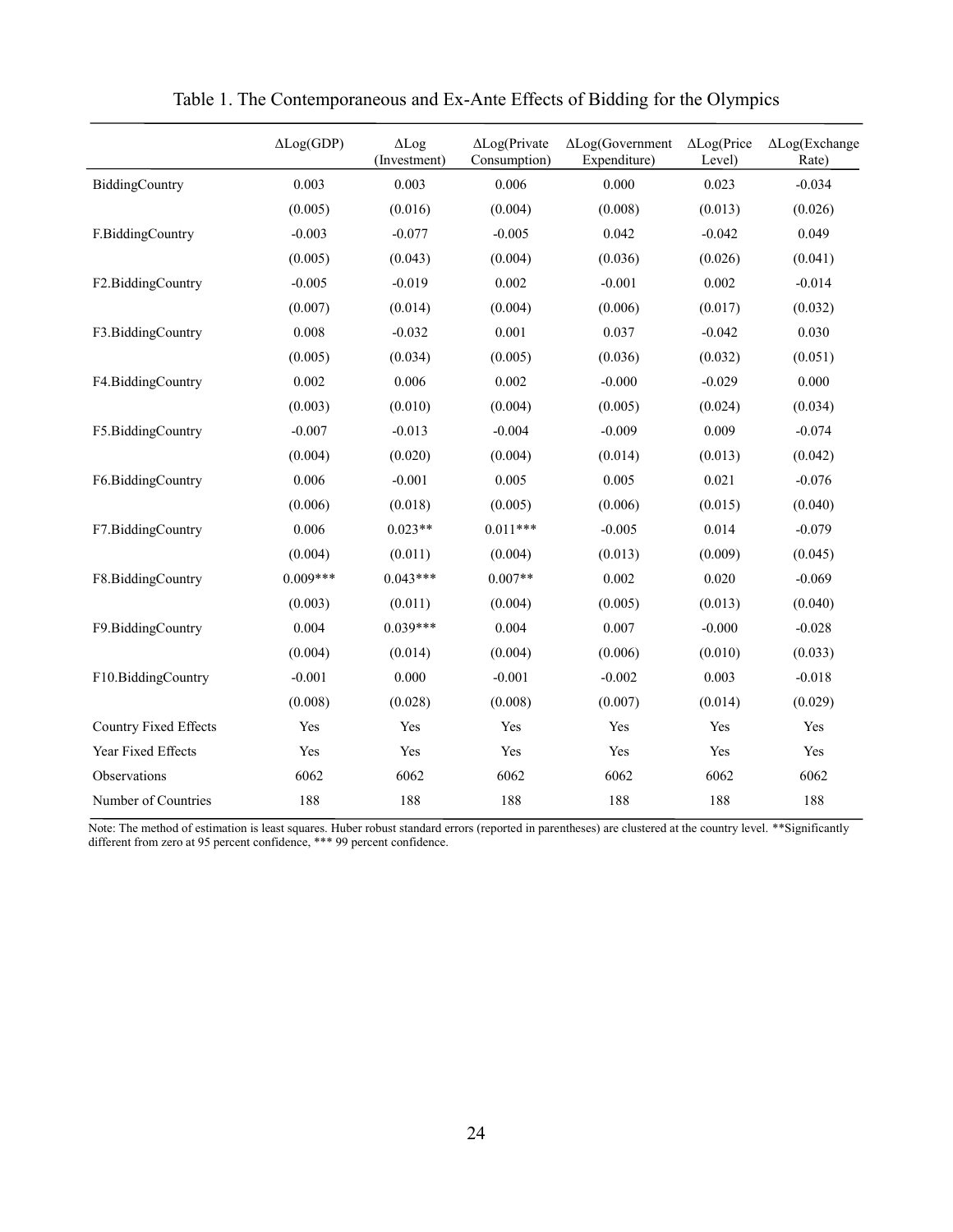|                              | $\Delta Log(GDP)$ | $\Delta$ Log<br>(Investment) | $\Delta$ Log(Private<br>Consumption) | $\Delta$ Log(Government<br>Expenditure) | $\Delta$ Log(Price<br>Level) | $\Delta$ Log(Exchange<br>Rate) |
|------------------------------|-------------------|------------------------------|--------------------------------------|-----------------------------------------|------------------------------|--------------------------------|
| All Bidding Countries        | $-0.002$          | 0.002                        | $-0.002$                             | $-0.007$                                | $-0.002$                     | $-0.013$                       |
| 10 Years Before Hosting      | (0.005)           | (0.019)                      | (0.005)                              | (0.005)                                 | (0.010)                      | (0.023)                        |
| All Bidding Countries        | 0.003             | $0.033***$                   | 0.003                                | 0.007                                   | $-0.010$                     | $-0.012$                       |
| 9 Years Before Hosting       | (0.004)           | (0.010)                      | (0.004)                              | (0.005)                                 | (0.007)                      | (0.021)                        |
| All Bidding Countries        | $0.006*$          | $0.030**$                    | $0.008**$                            | $-0.002$                                | 0.013                        | $-0.053*$                      |
| 8 Years Before Hosting       | (0.003)           | (0.012)                      | (0.004)                              | (0.004)                                 | (0.009)                      | (0.027)                        |
| All Bidding Countries        | 0.002             | $-0.001$                     | 0.003                                | 0.001                                   | $-0.001$                     | $-0.041$                       |
| 7 Years Before Hosting       | (0.003)           | (0.010)                      | (0.004)                              | (0.004)                                 | (0.007)                      | (0.028)                        |
| All Bidding Countries        | 0.002             | $-0.001$                     | 0.002                                | $-0.001$                                | 0.014                        | $-0.054**$                     |
| 6 Years Before Hosting       | (0.004)           | (0.001)                      | (0.004)                              | (0.005)                                 | (0.012)                      | (0.026)                        |
| <b>Country Fixed Effects</b> | Yes               | Yes                          | Yes                                  | Yes                                     | Yes                          | Yes                            |
| Year Fixed Effects           | Yes               | Yes                          | Yes                                  | Yes                                     | Yes                          | <b>Yes</b>                     |
| <b>Observations</b>          | 6062              | 6062                         | 6062                                 | 6062                                    | 6062                         | 6062                           |
| Number of Countries          | 188               | 188                          | 188                                  | 188                                     | 188                          | 188                            |

Table 2. Anticipatory Effects of Bidding for the Olympics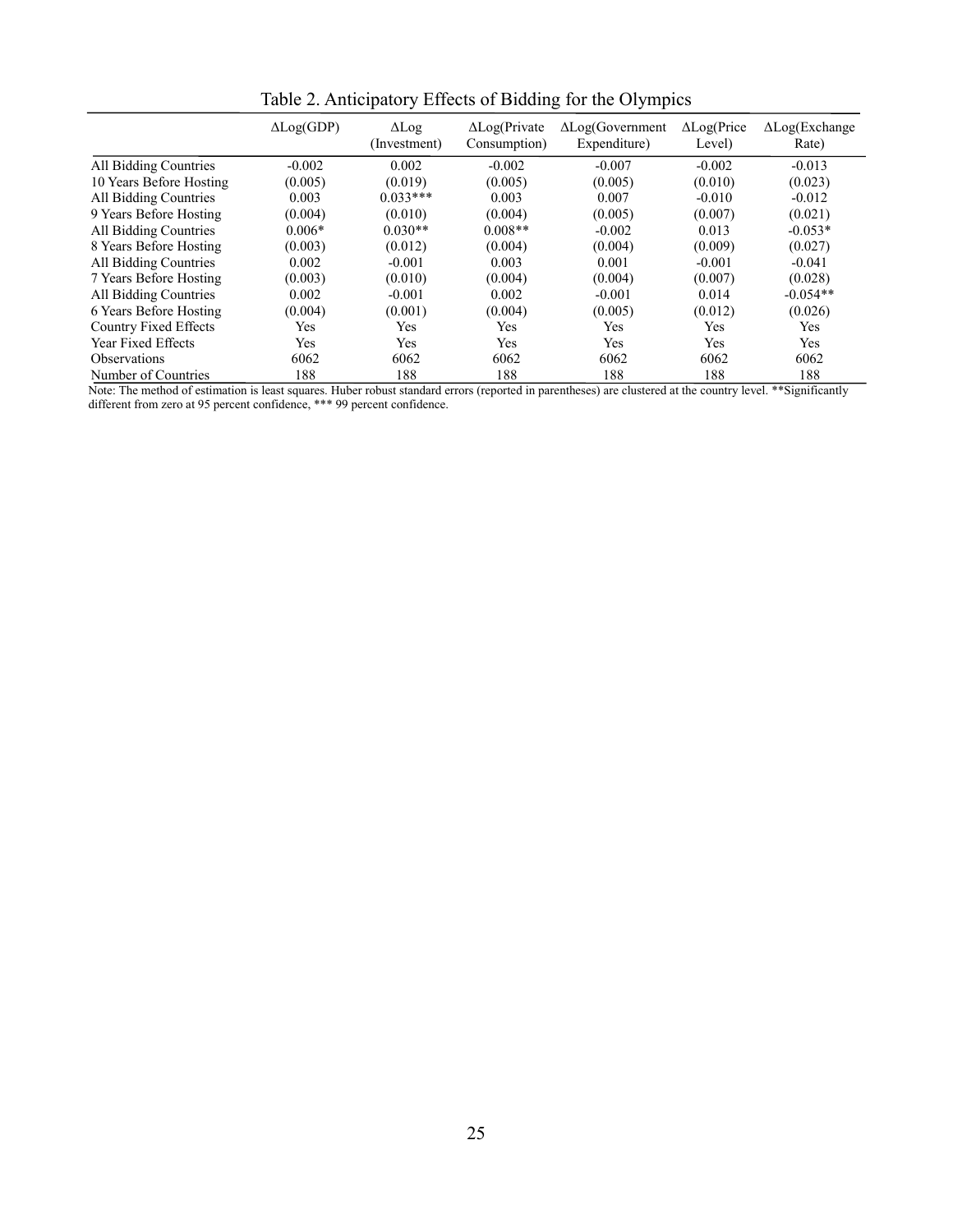|                              | $\Delta Log(GDP)$ | $\Delta$ Log<br>(Investment) | $\Delta$ Log(Private<br>Consumption) | $\Delta$ Log(Government<br>Expenditure)                                                                                          | $\Delta$ Log(Price<br>Level) | $\Delta$ Log(Exchange<br>Rate) |
|------------------------------|-------------------|------------------------------|--------------------------------------|----------------------------------------------------------------------------------------------------------------------------------|------------------------------|--------------------------------|
| HostingCountry               | 0.009             | 0.021                        | $0.010**$                            | 0.014                                                                                                                            | 0.013                        | $-0.058$                       |
|                              | (0.005)           | (0.013)                      | (0.005)                              | (0.009)                                                                                                                          | (0.017)                      | (0.048)                        |
| F.HostingCountry             | 0.008             | $-0.002$                     | $0.007*$<br>0.012                    |                                                                                                                                  | $-0.010$                     | $-0.033$                       |
|                              | (0.006)           | (0.019)                      | (0.004)                              | (0.010)                                                                                                                          | (0.018)                      | (0.051)                        |
| F2.HostingCountry            | $0.017**$         | 0.025                        | $0.016***$                           | $0.018**$<br>$-0.012$<br>(0.025)<br>(0.009)<br>0.006<br>0.022<br>(0.014)<br>(0.010)<br>$0.013***$<br>0.016<br>(0.010)<br>(0.005) |                              | $-0.038$                       |
|                              | (0.008)           | (0.017)                      | (0.006)                              |                                                                                                                                  |                              | (0.061)                        |
| F3.HostingCountry            | $0.017***$        | $0.043***$                   | $0.016***$                           |                                                                                                                                  |                              | $-0.095$                       |
|                              | (0.004)           | (0.013)                      | (0.005)                              |                                                                                                                                  |                              | (0.053)                        |
| F4.HostingCountry            | $0.026***$        | $0.061***$                   | $0.019***$                           |                                                                                                                                  |                              | $-0.082**$                     |
|                              | (0.006)           | (0.014)                      | (0.007)                              |                                                                                                                                  |                              | (0.035)                        |
| F5.HostingCountry            | $0.015**$         | $0.048**$                    | 0.012                                | 0.001                                                                                                                            | $0.036**$                    | $-0.098**$                     |
|                              | (0.006)           | (0.019)                      | (0.007)                              | (0.014)                                                                                                                          | (0.018)                      | (0.040)                        |
| F6.HostingCountry            | 0.005             | $-0.006$                     | 0.001                                | 0.005                                                                                                                            | 0.032                        | $-0.069**$                     |
|                              | (0.009)           | (0.030)                      | (0.009)                              | (0.009)                                                                                                                          | (0.023)                      | (0.035)                        |
| F7.HostingCountry            | $-0.001$          | 0.004                        | $-0.003$                             | 0.004                                                                                                                            | 0.018                        | $-0.046*$                      |
|                              | (0.005)           | (0.014)                      | (0.004)                              | (0.006)                                                                                                                          | (0.015)                      | (0.027)                        |
| F8.HostingCountry            | $-0.005$          | 0.004                        | 0.004                                | 0.009                                                                                                                            | $-0.013$                     | $-0.003$                       |
|                              | (0.010)           | (0.026)                      | (0.007)                              | (0.010)                                                                                                                          | (0.012)                      | (0.034)                        |
| F9.HostingCountry            | 0.002             | 0.011                        | 0.006                                | 0.005                                                                                                                            | $-0.010$                     | $-0.007$                       |
|                              | (0.004)           | (0.015)                      | (0.004)                              | (0.008)                                                                                                                          | (0.016)                      | (0.021)                        |
| F10.HostingCountry           | 0.003             | 0.008                        | $-0.002$                             | 0.002                                                                                                                            | $-0.012$                     | 0.014                          |
|                              | (0.008)           | (0.024)                      | (0.005)                              | (0.006)                                                                                                                          | (0.016)                      | (0.024)                        |
| <b>Country Fixed Effects</b> | Yes               | Yes                          | Yes                                  | Yes                                                                                                                              | Yes                          | Yes                            |
| Year Fixed Effects           | Yes               | Yes                          | Yes                                  | Yes                                                                                                                              | Yes                          | Yes                            |
| Observations                 | 6062              | 6062                         | 6062                                 | 6062                                                                                                                             | 6062                         | 6062                           |
| Number of Countries          | 188               | 188                          | 188                                  | 188                                                                                                                              | 188                          | 188                            |
|                              |                   |                              |                                      |                                                                                                                                  |                              |                                |

Table 3. The Contemporaneous and Ex-Ante Effects of Hosting the Olympics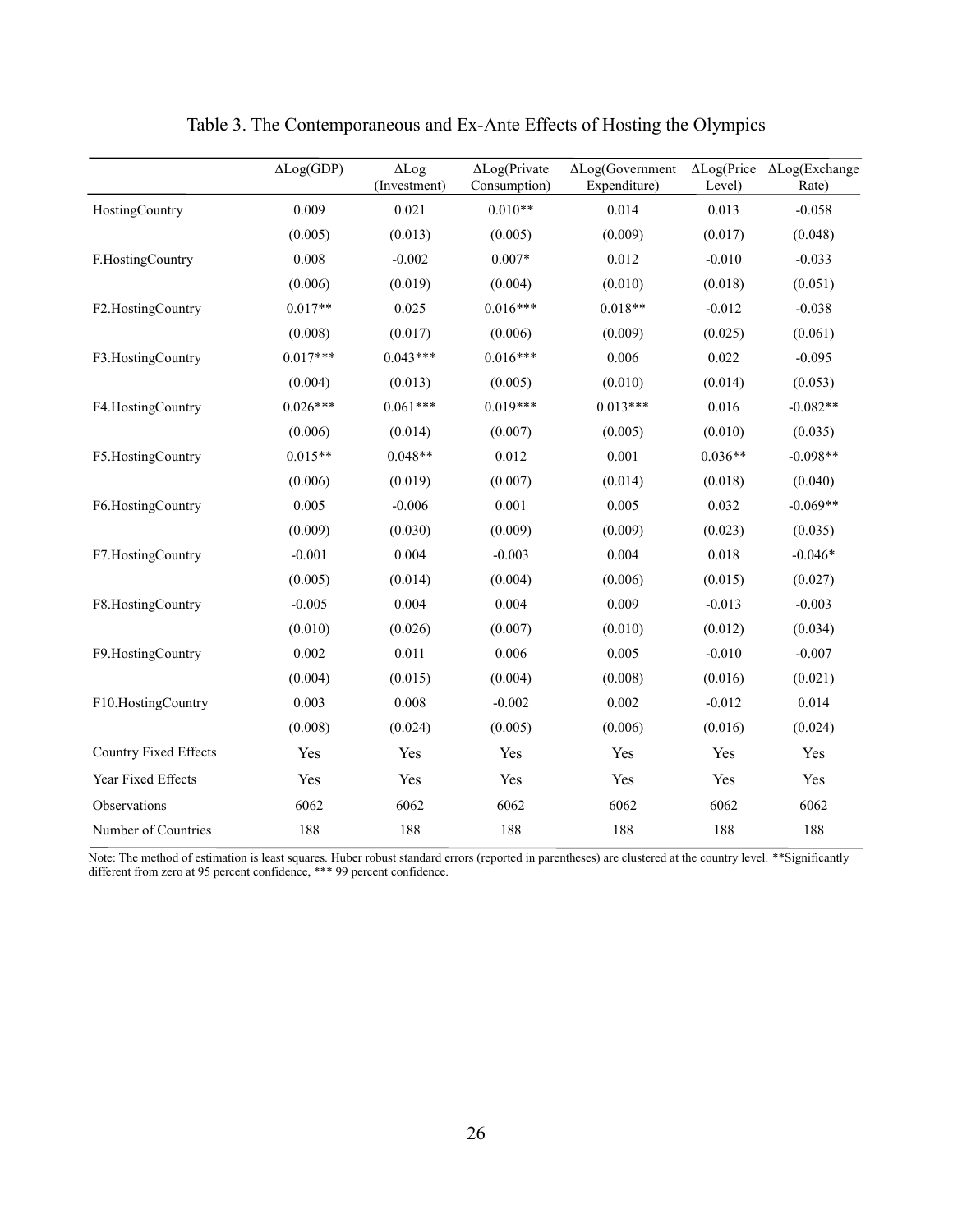| $\Delta Log(GDP)$                                |           |                                                                                                                                                                         |      |  |  |  |  |  |
|--------------------------------------------------|-----------|-------------------------------------------------------------------------------------------------------------------------------------------------------------------------|------|--|--|--|--|--|
| Panel A: Hosting Countries vs. Bidding Countries |           | Panel B: Bidding Countries That Hosted at Least Once the Games<br>(HostingCountry Host) vs. Bidding Countries that Never Hosted<br>the Games (HostingCountry NeverHost) |      |  |  |  |  |  |
| BiddingCountry-<br>HostingCountry                | 0.45      | HostingCountry Host -<br>HostingCountry NeverHost                                                                                                                       | 0.60 |  |  |  |  |  |
| F.BiddingCountry-<br>F.HostingCountry            | 0.15      | F.HostingCountry Host -<br>F.HostingCountry NeverHost                                                                                                                   | 0.71 |  |  |  |  |  |
| F2.BiddingCountry-<br>F2.HostingCountry          | $0.07*$   | F2.HostingCountry Host -<br>F2.HostingCountry NeverHost                                                                                                                 | 0.41 |  |  |  |  |  |
| F3.BiddingCountry-<br>F3.HostingCountry          | $0.05**$  | F3.HostingCountry_Host -<br>F3.HostingCountry NeverHost                                                                                                                 | 0.28 |  |  |  |  |  |
| F4.BiddingCountry-<br>F4.HostingCountry          | $0.00***$ | F4.HostingCountry Host -<br>F4.HostingCountry NeverHost                                                                                                                 | 0.97 |  |  |  |  |  |
| F5.BiddingCountry-<br>F5.HostingCountry          | $0.00***$ | F5.HostingCountry Host -<br>F5.HostingCountry NeverHost                                                                                                                 | 0.99 |  |  |  |  |  |
| F6.BiddingCountry-<br>F6.HostingCountry          | 0.97      | F6.HostingCountry_Host -<br>F6.HostingCountry NeverHost                                                                                                                 | 0.61 |  |  |  |  |  |
| F7.BiddingCountry-<br>F7.HostingCountry          | 0.27      | F7.HostingCountry Host -<br>F7.HostingCountry NeverHost                                                                                                                 | 0.54 |  |  |  |  |  |
| F8.BiddingCountry-<br>F8.HostingCountry          | 0.21      | F8.HostingCountry Host -<br>F8.HostingCountry NeverHost                                                                                                                 | 0.13 |  |  |  |  |  |
| F9.BiddingCountry-<br>F9.HostingCountry          | 0.70      | F9.HostingCountry Host -<br>F9.HostingCountry NeverHost                                                                                                                 | 0.63 |  |  |  |  |  |
| F10.BiddingCountry-<br>F10.HostingCountry        | 0.70      | F10.HostingCountry Host -<br>F10.HostingCountry NeverHost                                                                                                               | 0.11 |  |  |  |  |  |
| Country Fixed Effects                            | Yes       | Country Fixed Effects                                                                                                                                                   | Yes  |  |  |  |  |  |
| Year Fixed Effects                               | Yes       | Year Fixed Effects                                                                                                                                                      | Yes  |  |  |  |  |  |
| Observations                                     | 6062      | Observations                                                                                                                                                            | 6062 |  |  |  |  |  |
| Number of Countries                              | 188       | Number of Countries                                                                                                                                                     | 188  |  |  |  |  |  |

Table 4. Test of Difference: Bidding vs. Hosting Countries; Bidding Countries That Hosted at Least Once the Games vs. Bidding Countries that Never Hosted the Games

Note: The method of estimation is least squares. The reported p-values on the test of zero difference are based on Huber robust standard errors clustered at the country level. \*Significantly different from zero at 90 percent confidence, \*\*Significantly different from zero at 95 percent confidence, \*\*\* 99 percent confidence.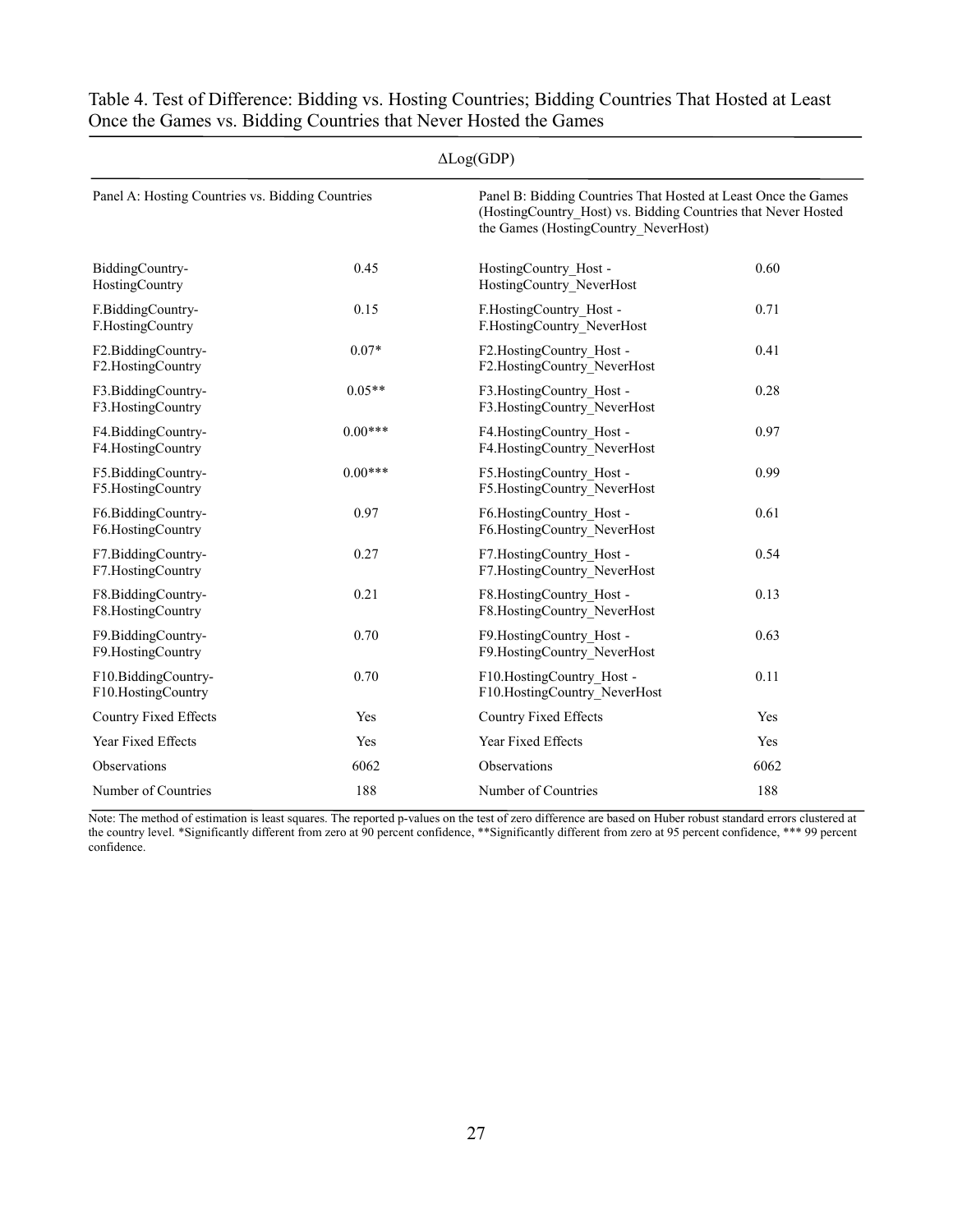|                              | $\Delta Log(GDP)$ | $\Delta$ Log<br>(Investment) | $\Delta$ Log(Private<br>Consumption) | $\Delta$ Log(Government<br>Expenditure) | $\Delta$ Log(Price<br>Level) | $\Delta$ Log(Exchange<br>Rate) |
|------------------------------|-------------------|------------------------------|--------------------------------------|-----------------------------------------|------------------------------|--------------------------------|
| L.HostingCountry             | 0.000             | $-0.023$                     | 0.008                                | 0.018                                   | 0.017                        | $-0.063$                       |
|                              | (0.005)           | (0.018)                      | (0.007)                              | (0.011)                                 | (0.020)                      | (0.034)                        |
| L2.HostingCountry            | $-0.001$          | $-0.032**$                   | 0.007                                | 0.007                                   | $-0.019$                     | $-0.015$                       |
|                              | (0.007)           | (0.015)                      | (0.006)                              | (0.010)                                 | (0.013)                      | (0.044)                        |
| L3.HostingCountry            | 0.010             | 0.005                        | 0.005                                | 0.015                                   | 0.001                        | $-0.029$                       |
|                              | (0.006)           | (0.021)                      | (0.006)                              | (0.012)                                 | (0.016)                      | (0.041)                        |
| L4.HostingCountry            | 0.001             | 0.001                        | 0.002                                | 0.006                                   | $-0.006$                     | $-0.025$                       |
|                              | (0.006)           | (0.014)                      | (0.006)                              | (0.007)                                 | (0.010)                      | (0.036)                        |
| L5.HostingCountry            | $0.011**$         | $-0.005$                     | 0.008                                | 0.005                                   | $-0.006$                     | $-0.030$                       |
|                              | (0.005)           | (0.018)                      | (0.006)                              | (0.009)                                 | (0.015)                      | (0.049)                        |
| L6.HostingCountry            | $0.016***$        | 0.022                        | $0.014**$                            | 0.004                                   | 0.000                        | $-0.012$                       |
|                              | (0.006)           | (0.019)                      | (0.006)                              | (0.011)                                 | (0.014)                      | (0.041)                        |
| L7.HostingCountry            | $-0.006$          | $-0.012$                     | $-0.006$                             | $-0.007$                                | 0.003                        | $-0.020$                       |
|                              | (0.013)           | (0.018)                      | (0.016)                              | (0.016)                                 | (0.019)                      | (0.043)                        |
| L8.HostingCountry            | $-0.013$          | $-0.023$                     | $-0.005$                             | $-0.006$                                | $-0.018$                     | 0.128                          |
|                              | (0.008)           | (0.021)                      | (0.008)                              | (0.010)                                 | (0.010)                      | (0.114)                        |
| L9.HostingCountry            | $-0.007$          | $-0.008$                     | $-0.006$                             | $-0.004$                                | $-0.015$                     | 0.234                          |
|                              | (0.006)           | (0.020)                      | (0.007)                              | (0.009)                                 | (0.021)                      | (0.211)                        |
| L10.HostingCountry           | $-0.010$          | $-0.043$                     | $-0.008$                             | $-0.004$                                | $-0.033$                     | 0.018                          |
|                              | (0.009)           | (0.029)                      | (0.011)                              | (0.007)                                 | (0.028)                      | (0.035)                        |
| <b>Country Fixed Effects</b> | Yes               | Yes                          | Yes                                  | Yes                                     | Yes                          | Yes                            |
| Year Fixed Effects           | Yes               | Yes                          | Yes                                  | Yes                                     | Yes                          | Yes                            |
| Observations                 | 6062              | 6062                         | 6062                                 | 6062                                    | 6062                         | 6062                           |
| Number of Countries          | 188               | 188                          | 188                                  | 188                                     | 188                          | 188                            |

Table 5. The Ex-Post Effects of Hosting the Olympics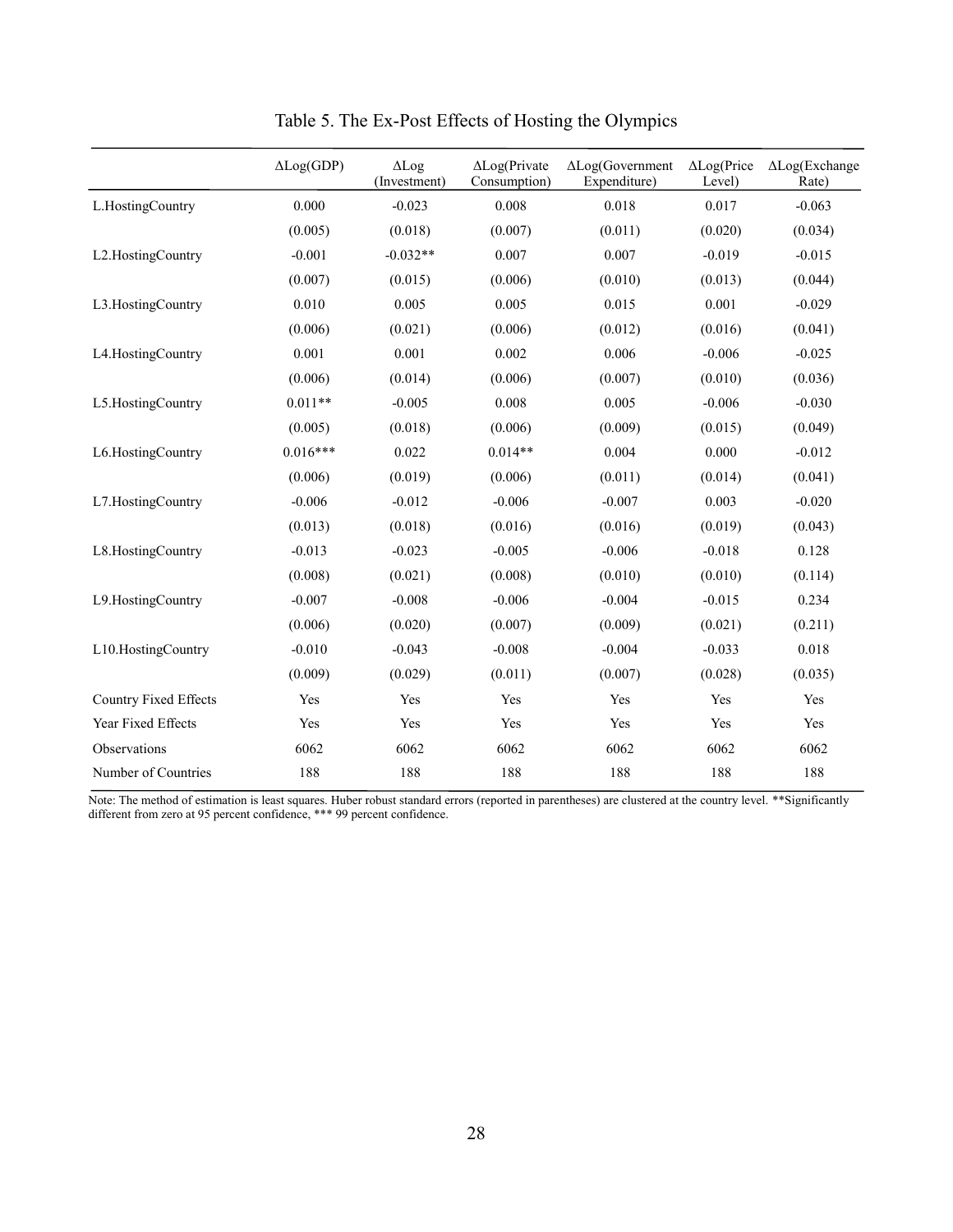|                                                                       | $\Delta Log(GDP)$    | $\Delta$ Log(Private<br>$\Delta$ Log<br>Consumption)<br>(Investment) |                          | $\Delta$ Log(Government<br>Expenditure)                         | $\Delta$ Log(Price<br>Level) | $\Delta$ Log(Exchange<br>Rate) |  |  |  |  |
|-----------------------------------------------------------------------|----------------------|----------------------------------------------------------------------|--------------------------|-----------------------------------------------------------------|------------------------------|--------------------------------|--|--|--|--|
|                                                                       |                      |                                                                      |                          | Panel A: Hosting Country                                        |                              |                                |  |  |  |  |
| Sum of coefficients:<br>L10. Hosting Country to<br>F.10HostingCountry | $0.098*$<br>(0.056)  | 0.101<br>(0.094)                                                     | $0.105*$<br>(0.606)      | 0.123<br>(0.099)                                                | 0.006<br>(0.100)             | $-0.328$<br>(0.670)            |  |  |  |  |
|                                                                       |                      |                                                                      | Panel B. Bidding Country |                                                                 |                              |                                |  |  |  |  |
| Sum of coefficients:<br>L10.BiddingCountry to<br>F.10BiddingCountry   | $-0.020$<br>(0.032)  | $-0.005$<br>(0.083)                                                  | $-0.010$<br>(0.031)      | 0.011<br>(0.031)                                                | $-0.052$<br>(0.051)          | $-0.049$<br>(0.445)            |  |  |  |  |
|                                                                       |                      |                                                                      |                          | Panel C. Difference Between Hosting Country and Bidding Country |                              |                                |  |  |  |  |
| Difference Between Panel A<br>and Panel B                             | $0.118**$<br>(0.060) | 0.105<br>(0.100)                                                     | $0.115*$<br>(0.065)      | 0.112<br>(0.085)                                                | 0.058<br>(0.107)             | $-0.280$<br>(0.700)            |  |  |  |  |
| Country Fixed Effects                                                 | Yes                  | Yes                                                                  | Yes                      | Yes                                                             | Yes                          | Yes                            |  |  |  |  |
| <b>Year Fixed Effects</b>                                             | Yes                  | Yes                                                                  | Yes                      | Yes                                                             | Yes                          | Yes                            |  |  |  |  |
| Observations                                                          | 6062                 | 6062                                                                 | 6062                     | 6062                                                            | 6062                         | 6062                           |  |  |  |  |
| Number of Countries                                                   | 188                  | 188                                                                  | 188                      | 188                                                             | 188                          | 188                            |  |  |  |  |

## Table 6. Cumulative Effects of Hosting and Bidding for the Olympics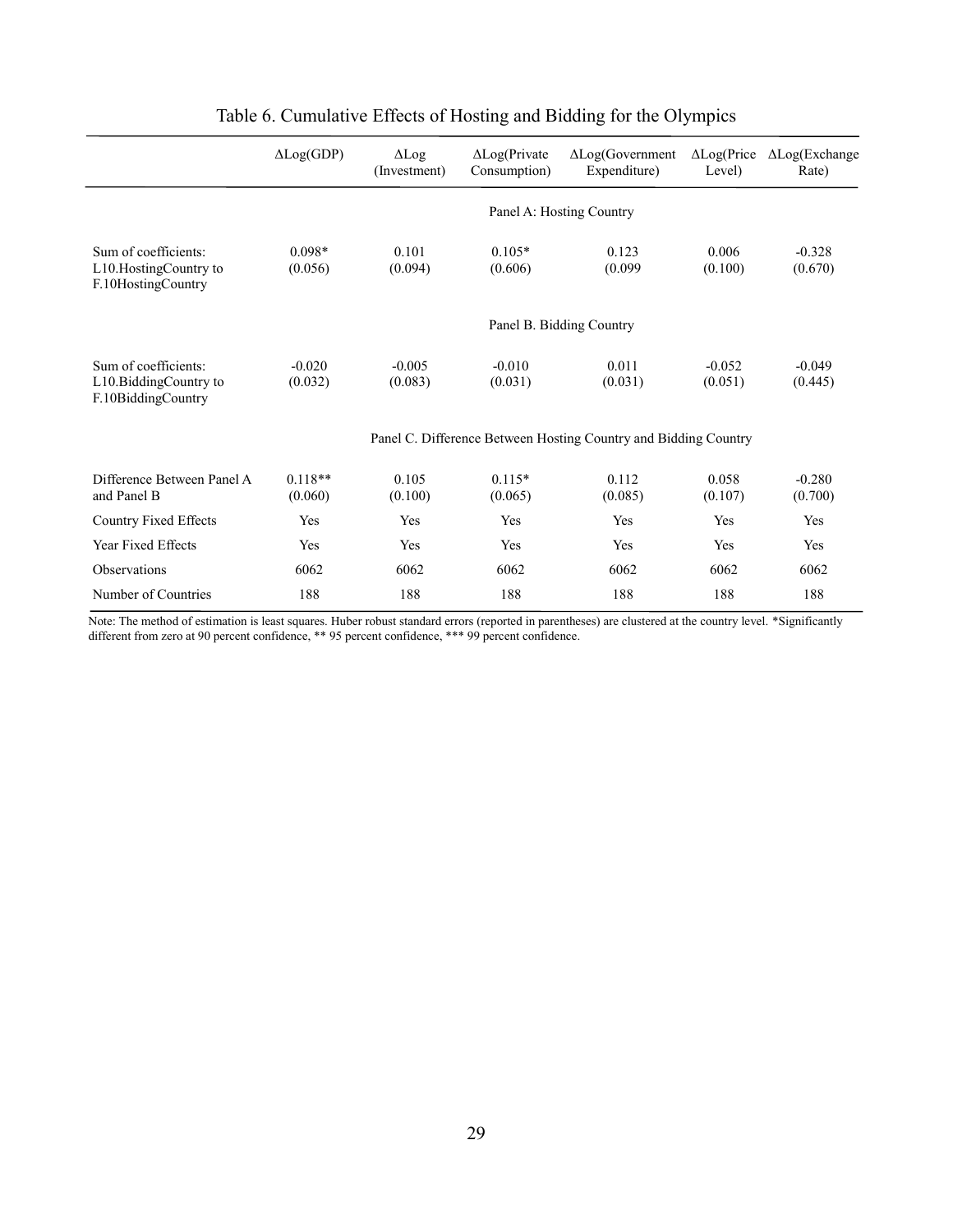|                       |                     | Pr(Bidding)                              | Pr(Winning the Bid) |                     |  |  |  |  |
|-----------------------|---------------------|------------------------------------------|---------------------|---------------------|--|--|--|--|
|                       |                     | Panel A: Contemporaneous GDP Growth Only |                     |                     |  |  |  |  |
|                       | LS                  | Logit                                    | ${\rm LS}$          | Logit               |  |  |  |  |
| $\Delta Log(GDP)$     | 0.007<br>(0.007)    | 3.127<br>(4.336)                         | 0.002<br>(0.002)    | 5.002<br>(8.124)    |  |  |  |  |
| Country Fixed Effects | Yes                 | Yes                                      | Yes                 | Yes                 |  |  |  |  |
| Year Fixed Effects    | Yes                 | Yes                                      | Yes                 | Yes                 |  |  |  |  |
| Observations          | 6850                | 6850                                     | 7228                | 7228                |  |  |  |  |
| Number of Countries   | 188                 | 188                                      | 188                 | 188                 |  |  |  |  |
|                       |                     | Panel B: GDP Growth Up to 5 Years Lagged |                     |                     |  |  |  |  |
| $\Delta Log(GDP)$     | 0.001<br>(0.002)    | 5.926<br>(8.433)                         | 0.005<br>(0.007)    | 5.248<br>(5.981)    |  |  |  |  |
| $L.\Delta Log(GDP)$   | $-0.002$<br>(0.004) | $-7.648$<br>(8.563)                      | $-0.002$<br>(0.010) | $-7.304$<br>(5.202) |  |  |  |  |
| $L2. \Delta Log(GDP)$ | 0.000<br>(0.002)    | 1.078<br>(9.778)                         | $-0.005$<br>(0.008) | 0.532<br>(5.398)    |  |  |  |  |
| L3.ALog(GDP)          | 0.001<br>(0.003)    | 0.513<br>(8.806)                         | 0.009<br>(0.007)    | 6.113<br>(5.754)    |  |  |  |  |
| L4.ALog(GDP)          | $-0.000$<br>(0.002) | $-4.792$<br>(9.028)                      | 0.012<br>(0.008)    | 7.627<br>(5.461)    |  |  |  |  |
| L5.ALog(GDP)          | 0.005<br>(0.004)    | 12.947<br>(10.117)                       | $-0.007$<br>(0.007) | $-5.803$<br>(4.617) |  |  |  |  |
| Country Fixed Effects | Yes                 | Yes                                      | Yes                 | Yes                 |  |  |  |  |
| Year Fixed Effects    | Yes                 | Yes                                      | Yes                 | Yes                 |  |  |  |  |
| Observations          | 6286                | 6286                                     | 5910                | 5910                |  |  |  |  |
| Number of Countries   | 188                 | 188                                      | 188                 | 188                 |  |  |  |  |

#### Table 7. The Effects of GDP Growth on the Likelihood of Bidding for the Olympic Games and Winning the Bid for Hosting the Olympic Games

Note: The method of estimation is in columns (1) and (3) is least squares; columns (2) and (4) maximum likelihood. Reported coefficients in columns (2) and (4) are from a conditional logit fixed effects regression, and do not represent marginal effects. The dependent variable in columns (1) and (2) is an indicator variable that is unity during the year when countries bid to host the Olympic Games. The dependent variable in columns (3) and (4) is an indicator variable that is unity during the year when the country was selected to host the Olympic Games. \*Significantly different from zero at 90 percent confidence, \*\* 95 percent confidence, \*\*\* 99 percent confidence.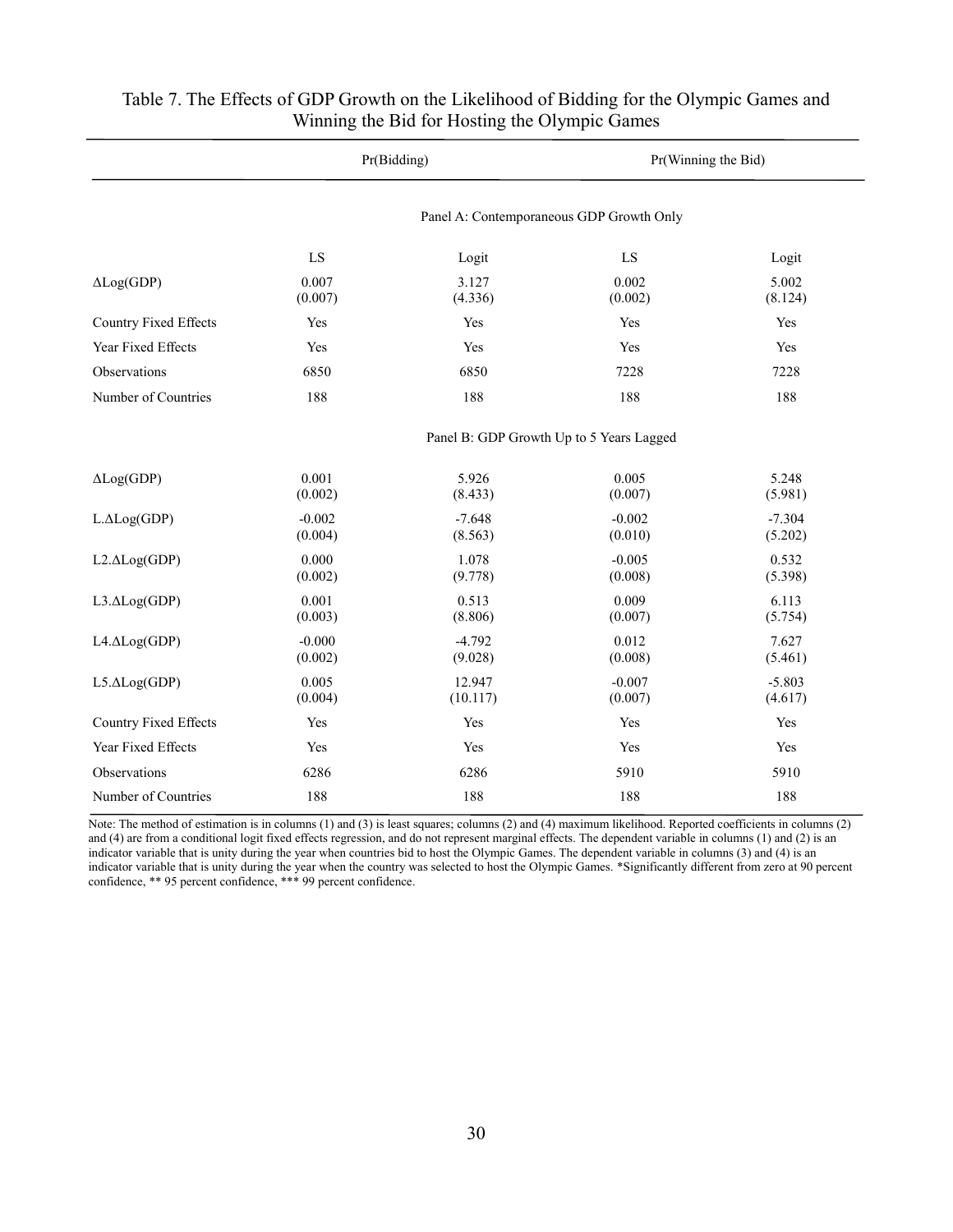| $\Delta Log(GDP)$                                                    |                         |                       |                       |                       |                     |  |  |  |  |  |
|----------------------------------------------------------------------|-------------------------|-----------------------|-----------------------|-----------------------|---------------------|--|--|--|--|--|
| Sum of coefficients:<br>L10.HostingCountry to<br>F.10Hosting Country | $0.222***$<br>[3.41]    | $0.117***$<br>[1.99]  | $0.148***$<br>[2.80]  | $0.121**$<br>$[2.23]$ | $0.117**$<br>[2.03] |  |  |  |  |  |
| Interaction with: Average<br>(EXP+IMP)/GDP                           | $-0.010**$<br>$[-2.61]$ |                       |                       |                       |                     |  |  |  |  |  |
| Interaction with: Average<br>GOV/GDP                                 |                         | $-0.009$<br>$[-0.34]$ |                       |                       |                     |  |  |  |  |  |
| Interaction with: Average<br>GDP Per Capita                          |                         |                       | $-0.003$<br>$[-0.12]$ |                       |                     |  |  |  |  |  |
| Interaction with: Average<br>Polity Score                            |                         |                       |                       | $-0.007$<br>[0.31]    |                     |  |  |  |  |  |
| Interaction with: North<br>America Indicator                         |                         |                       |                       |                       | 0.105<br>$[1.04]$   |  |  |  |  |  |
| Country Fixed Effects                                                | Yes                     | Yes                   | Yes                   | Yes                   | Yes                 |  |  |  |  |  |
| Year Fixed Effects                                                   | Yes                     | Yes                   | Yes                   | Yes                   | Yes                 |  |  |  |  |  |
| Observations                                                         | 6062                    | 6062                  | 6062                  | 6062                  | 6062                |  |  |  |  |  |
| Number of Countries                                                  | 188                     | 188                   | 188                   | 188                   | 188                 |  |  |  |  |  |

## Table 8. The Role of Trade Openness and Other Country Characteristics

Note: The method of estimation is least squares. t-values [reported in square brackets] are based on Huber robust standard errors clustered at the country level. \*Significantly different from zero at 90 percent confidence, \*\* 95 percent confidence, \*\*\* 99 percent confidence.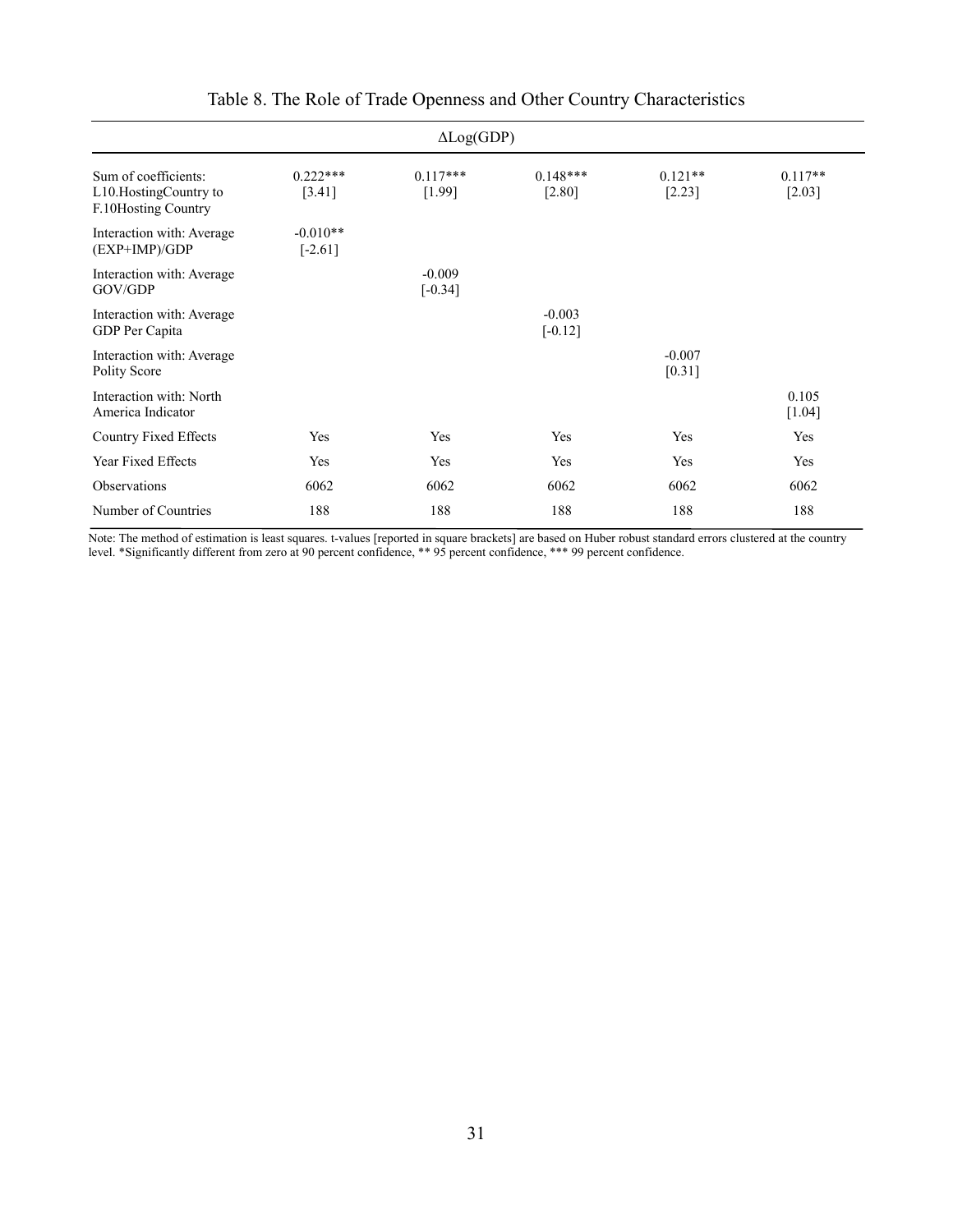| Panel A: Hosting Country     | $\Delta Log(GDP)$ | Panel B: Bidding Country | $\Delta Log(GDP)$ |
|------------------------------|-------------------|--------------------------|-------------------|
| HostingCountry               | $-0.012$          | BiddingCountry           | 0.001             |
|                              | (0.009)           |                          | (0.008)           |
| F.HostingCountry             | $-0.009$          | F.BiddingCountry         | $-0.001$          |
|                              | (0.011)           |                          | (0.006)           |
| F2.HostingCountry            | $-0.001$          | F2.BiddingCountry        | $-0.017$          |
|                              | (0.007)           |                          | (0.012)           |
| F3.HostingCountry            | 0.008             | F3.BiddingCountry        | 0.001             |
|                              | (0.007)           |                          | (0.005)           |
| F4.HostingCountry            | $0.021**$         | F4.BiddingCountry        | $-0.002$          |
|                              | (0.010)           |                          | (0.005)           |
| F5.HostingCountry            | 0.006             | F5.BiddingCountry        | $-0.008$          |
|                              | (0.008)           |                          | (0.005)           |
| F6.HostingCountry            | $-0.003$          | F6.BiddingCountry        | 0.011             |
|                              | (0.013)           |                          | (0.008)           |
| F7.HostingCountry            | $-0.006$          | F7.BiddingCountry        | 0.001             |
|                              | (0.007)           |                          | (0.004)           |
| F8.HostingCountry            | $-0.004$          | F8.BiddingCountry        | $0.008**$         |
|                              | (0.010)           |                          | (0.004)           |
| F9.HostingCountry            | $-0.001$          | F9.BiddingCountry        | 0.007             |
|                              | (0.006)           |                          | (0.005)           |
| F10.HostingCountry           | 0.002             | F10.BiddingCountry       | $-0.000$          |
|                              | (0.008)           |                          | (0.007)           |
| <b>Country Fixed Effects</b> | Yes               | Country Fixed Effects    | Yes               |
| Year Fixed Effects           | Yes               | Year Fixed Effects       | Yes               |
| Observations                 | 6062              | Observations             | 6062              |
| Number of Countries          | 188               | Number of Countries      | 188               |

| Table 9. The Contemporaneous and Ex-Ante Effects of Hosting and Bidding for the Winter Olympics |  |  |  |  |
|-------------------------------------------------------------------------------------------------|--|--|--|--|
|                                                                                                 |  |  |  |  |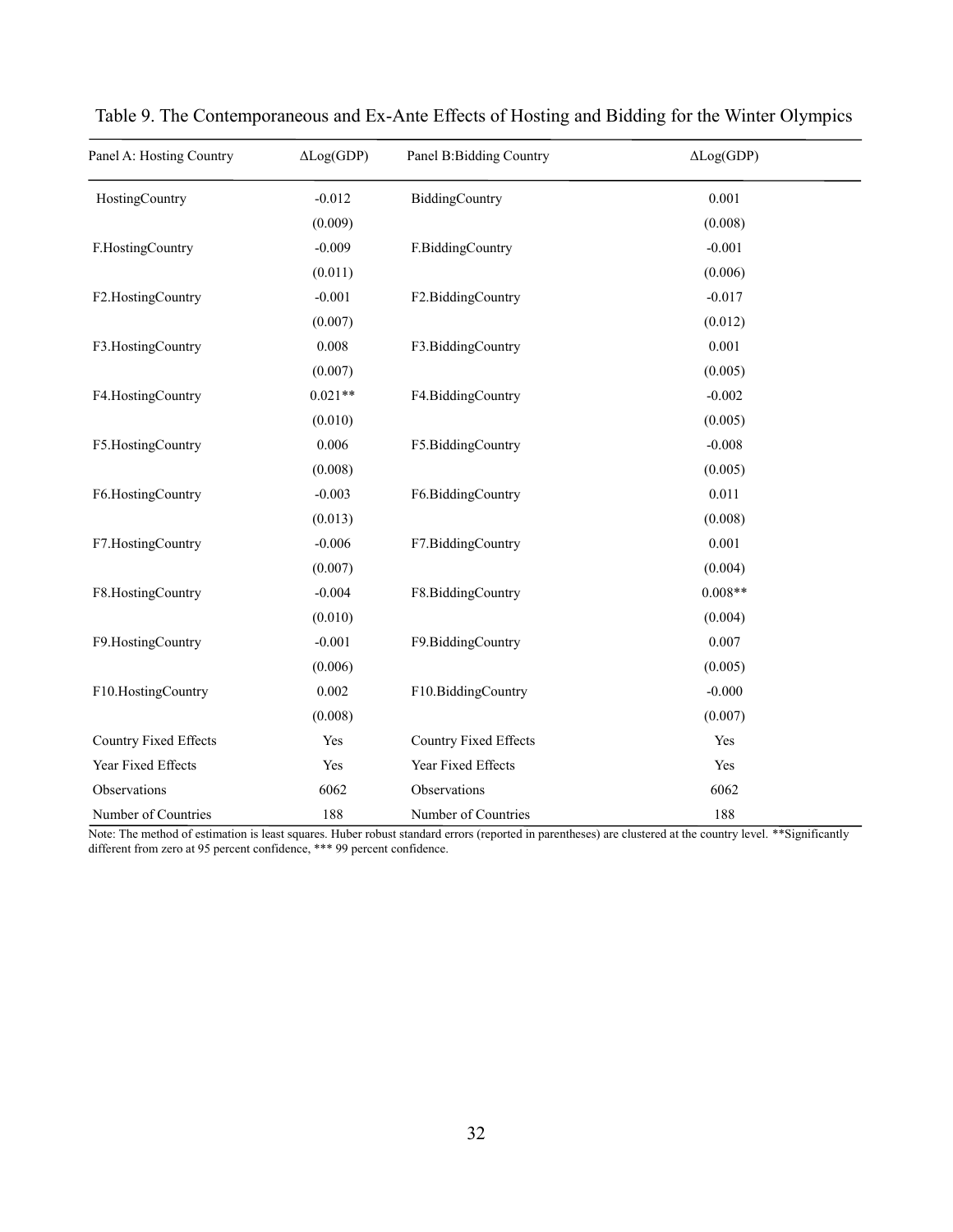| Panel A: Hosting Country | $\Delta Log(GDP)$ | Panel B: Bidding Country | $\Delta Log(GDP)$ |
|--------------------------|-------------------|--------------------------|-------------------|
| HostingCountry           | $0.028***$        | BiddingCountry           | 0.010             |
|                          | (0.007)           |                          | (0.006)           |
| F.HostingCountry         | $0.021**$         | F.BiddingCountry         | 0.001             |
|                          | (0.010)           |                          | (0.007)           |
| F2.HostingCountry        | $0.034***$        | F2.BiddingCountry        | 0.005             |
|                          | (0.013)           |                          | (0.005)           |
| F3.HostingCountry        | $0.021***$        | F3.BiddingCountry        | 0.008             |
|                          | (0.007)           |                          | (0.005)           |
| F4.HostingCountry        | $0.020***$        | F4.BiddingCountry        | 0.003             |
|                          | (0.007)           |                          | (0.005)           |
| F5.HostingCountry        | 0.016             | F5.BiddingCountry        | $-0.004$          |
|                          | (0.012)           |                          | (0.006)           |
| F6.HostingCountry        | 0.017             | F6.BiddingCountry        | 0.003             |
|                          | (0.010)           |                          | (0.007)           |
| F7.HostingCountry        | $-0.003$          | F7.BiddingCountry        | $0.011**$         |
|                          | (0.006)           |                          | (0.005)           |
| F8.HostingCountry        | $-0.019$          | F8.BiddingCountry        | $0.011**$         |
|                          | (0.017)           |                          | (0.005)           |
| F9.HostingCountry        | 0.000             | F9.BiddingCountry        | 0.001             |
|                          | (0.005)           |                          | (0.007)           |
| F10.HostingCountry       | $-0.001$          | F10.BiddingCountry       | 0.001             |
|                          | (0.011)           |                          | (0.012)           |
| Country Fixed Effects    | Yes               | Country Fixed Effects    | Yes               |
| Year Fixed Effects       | Yes               | Year Fixed Effects       | Yes               |
| Observations             | 6062              | Observations             | 6062              |
| Number of Countries      | 188               | Number of Countries      | 188               |

|  |  | Table 10. The Contemporaneous and Ex-Ante Effects of Hosting and Bidding for the Summer Olympics |  |  |  |  |  |  |  |
|--|--|--------------------------------------------------------------------------------------------------|--|--|--|--|--|--|--|
|  |  |                                                                                                  |  |  |  |  |  |  |  |